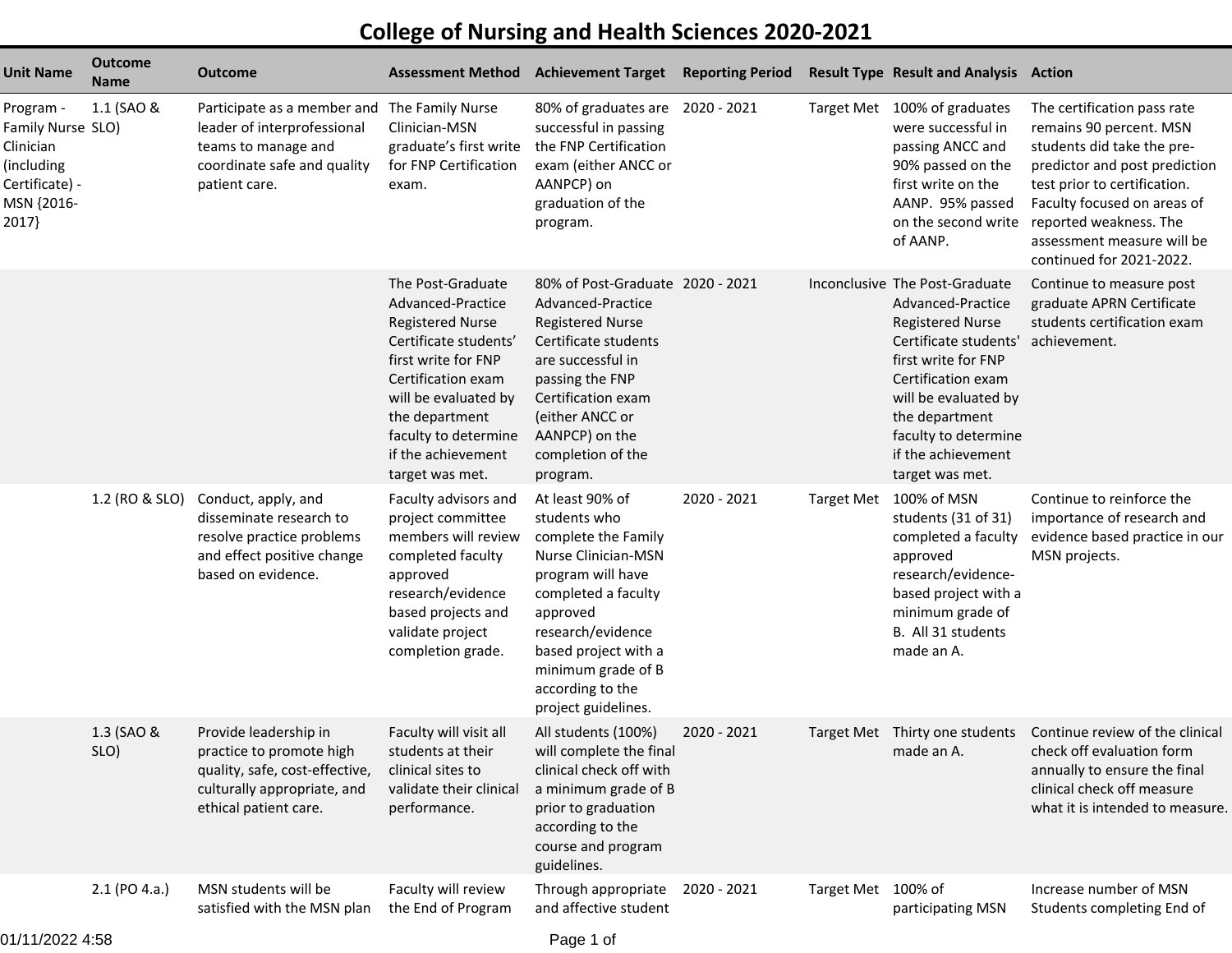| <b>Unit Name</b>                                                                                                                                  | <b>Outcome</b><br>Name | <b>Outcome</b>                                                                                                                      | <b>Assessment Method</b>                                                                                                                                                                                                                                                     | <b>Achievement Target</b>                                                                                                                                                                                                                                 | <b>Reporting Period</b> |            | <b>Result Type Result and Analysis Action</b>                                                                                                                                                                                                                                                                                                                                                                                                   |                                                                                                                                                                                                                                    |
|---------------------------------------------------------------------------------------------------------------------------------------------------|------------------------|-------------------------------------------------------------------------------------------------------------------------------------|------------------------------------------------------------------------------------------------------------------------------------------------------------------------------------------------------------------------------------------------------------------------------|-----------------------------------------------------------------------------------------------------------------------------------------------------------------------------------------------------------------------------------------------------------|-------------------------|------------|-------------------------------------------------------------------------------------------------------------------------------------------------------------------------------------------------------------------------------------------------------------------------------------------------------------------------------------------------------------------------------------------------------------------------------------------------|------------------------------------------------------------------------------------------------------------------------------------------------------------------------------------------------------------------------------------|
|                                                                                                                                                   | 2.1 (PO 4.a.)          | of study.                                                                                                                           | Satisfaction Survey<br>submitted by the<br>students at the time<br>of graduation.                                                                                                                                                                                            | advising and ongoing<br>mentoring in the<br><b>Family Nurse</b><br>Clinician-MSN<br>program, at least 90%<br>of all participating<br>MSN students will be<br>satisfied with the<br><b>Family Nurse</b><br>Clinician-MSN Plan of<br>Study.                 | 2020 - 2021             |            | Target Met students noted they Program Survey<br>were satisfied with<br>the Program.                                                                                                                                                                                                                                                                                                                                                            |                                                                                                                                                                                                                                    |
| Program -<br>Kinesiology<br>(including<br>Exercise<br>Science<br>Minor and<br>Pre-Physical<br>Therapy<br>Concentratio<br>n) - BS<br>${2016-2017}$ | $1.1$ (SLO)            | Students will demonstrate<br>knowledge consistent with<br>the ACSM Certified Exercise<br>Physiologist.                              | Students will<br>complete a<br>comprehensive<br>examination<br>(Certification Practice Practice Test as part<br>Test) as part of KIN<br>316 Practicum in<br>Kinesiology.<br>Departmental faculty<br>will review the results<br>of the students'<br>examinations.             | At least 85% of<br>students will pass,<br>minimum score of<br>70%, a Certification<br>of KIN 316 Practicum<br>in Kinesiology.                                                                                                                             | 2020 - 2021             |            | Target Met Thirty-six students<br>completed the<br>Practical Exam as<br>part of KIN 316<br>during the 2020-<br>2021 school year.<br>The mean score for<br>all students was<br>78.4%. Moreover,<br>89% of students in<br>the Spring of 2021<br>$(32/36)$ met the<br>criteria of 70% or<br>greater.                                                                                                                                               | Kinesiology students<br>demonstrated competence in<br>the knowledge associated with<br>the ACSM Exercise Physiologist<br>certification. The Kinesiology<br>curricula will continue to be<br>monitored and revised if<br>indicated. |
|                                                                                                                                                   | 1.2 (SLO)              | Students will demonstrate<br>health-fitness assessment<br>skills consistent with ACSM<br><b>Certified Exercise</b><br>Physiologist. | Students will<br>complete a Health-<br><b>Fitness Assessment</b><br>Skills Evaluation as<br>part of KIN 316.<br>Departmental faculty<br>will review the<br><b>Health-Related Skills</b><br><b>Evaluation Rubric</b><br>results of the<br>students' evaluations. Practicum in | Student scores on all<br>components of a<br><b>Health-Related Skills</b><br>Evaluation will<br>average a score of 2<br>(Acceptable) or<br>greater on a Health-<br><b>Related Skills</b><br><b>Evaluation Rubric as</b><br>part of KIN 316<br>Kinesiology. | 2020 - 2021             | Target Met | Twenty-six students<br>completed the<br><b>Practical Skills Test</b><br>as part of KIN 316<br>during the Spring<br>2021 semester.<br>22/26 (85%) of<br>students scored a<br>composite score of<br>2.0 or higher.<br>Specifically, six<br>students scored<br>greater than a 2.5<br>average, 16 students<br>scored an average of<br>2.0-2.5, and four<br>students scored less<br>than 2.0 average.<br>The mean score for<br>all students was 2.4. | Kinesiology faculty will<br>continue to monitor<br>Kinesiology health-related<br>fitness skills and modify<br>curricula if indicated.                                                                                              |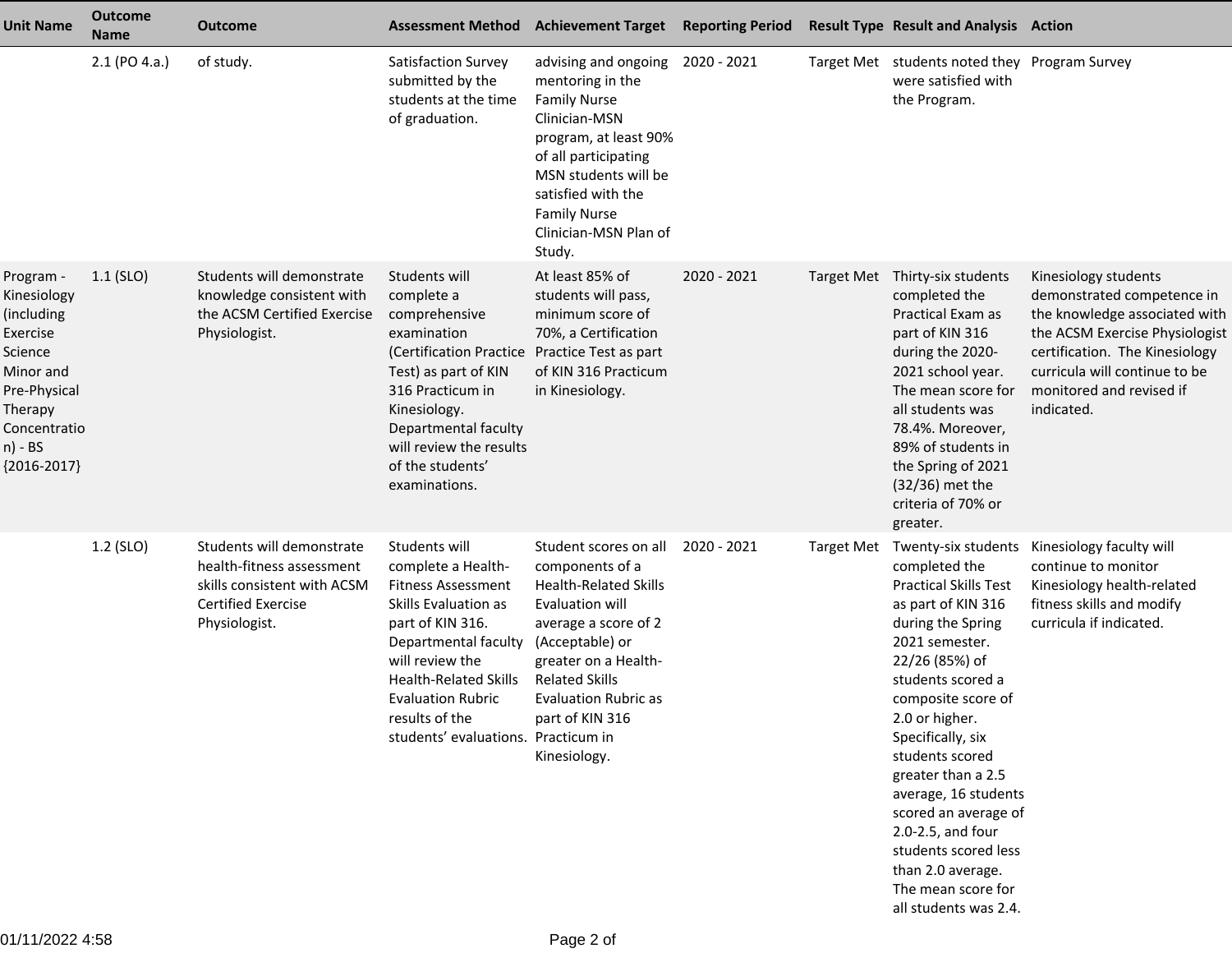| Unit Name | <b>Outcome</b><br><b>Name</b> | <b>Outcome</b>                                                                                                                                                         | <b>Assessment Method</b>                                                                                                                                                                                                                                                                                                             | <b>Achievement Target Reporting Period</b>                                                                                                                                                                                                                |             |                          | <b>Result Type Result and Analysis Action</b>                                                                                                                                                                                                                                                                           |                                                                                                                                                      |
|-----------|-------------------------------|------------------------------------------------------------------------------------------------------------------------------------------------------------------------|--------------------------------------------------------------------------------------------------------------------------------------------------------------------------------------------------------------------------------------------------------------------------------------------------------------------------------------|-----------------------------------------------------------------------------------------------------------------------------------------------------------------------------------------------------------------------------------------------------------|-------------|--------------------------|-------------------------------------------------------------------------------------------------------------------------------------------------------------------------------------------------------------------------------------------------------------------------------------------------------------------------|------------------------------------------------------------------------------------------------------------------------------------------------------|
|           | 1.2 (SLO)                     | Students will demonstrate<br>health-fitness assessment<br>skills consistent with ACSM<br><b>Certified Exercise</b><br>Physiologist.                                    | Students will<br>complete a Health-<br><b>Fitness Assessment</b><br>Skills Evaluation as<br>part of KIN 316.<br>Departmental faculty<br>will review the<br><b>Health-Related Skills</b><br><b>Evaluation Rubric</b><br>results of the<br>students' evaluations. Practicum in                                                         | Student scores on all<br>components of a<br><b>Health-Related Skills</b><br>Evaluation will<br>average a score of 2<br>(Acceptable) or<br>greater on a Health-<br><b>Related Skills</b><br><b>Evaluation Rubric as</b><br>part of KIN 316<br>Kinesiology. | 2020 - 2021 |                          | Target Met (5/27/2021)                                                                                                                                                                                                                                                                                                  | Kinesiology faculty will<br>continue to monitor<br>Kinesiology health-related<br>fitness skills and modify<br>curricula if indicated.                |
|           | 1.3 (GEO 1.c.)                | Students will develop and<br>evaluate appropriate<br>exercise/rehabilitation<br>programs for individuals in a<br>practical, hands-on setting.                          | Students will<br>complete two Case<br>Studies on actual<br>clients/patients as<br>part of KIN 416<br>Internship in<br>Kinesiology.<br>Departmental faculty<br>will review the<br>AAC&U Written<br><b>Communication Value</b><br>Rubric results of the<br>students' case<br>studies.                                                  | Students completing<br>Case Studies will<br>average a score of 2.5<br>(Milestone) or greater<br>on all components of<br>the AAC&U Written<br><b>Communication Value</b><br>Rubric as part of KIN<br>416 Internship in<br>Kinesiology.                     | 2020 - 2021 |                          | Target Met All students<br>achieved average<br>scores of 2.5 or<br>higher.<br>6 students had and<br>average score of 4.0<br>4 students had an<br>average score of<br>3.80<br>7 students had an<br>average score of<br>3.60<br>4 students had and<br>average score of<br>3.40                                            | Kinesiology faculty will<br>continue to monitor the<br>written communication skills<br>of Kinesiology students and<br>modify curricula if indicated. |
|           | $2.1$ (SLO)                   | Students will successfully<br>complete a written analysis<br>on a common exercise,<br>sport, or rehabilitation<br>movement to include all<br>neuromuscular components. | Students will develop<br>a Written<br>Neuromuscular<br>exercise, sport, or<br>rehabilitation<br>movement as part of components of the<br>KIN 390 Anatomical<br>Kinesiology.<br>Departmental faculty<br>will review the<br>Written<br>Neuromuscular<br>Analysis of<br><b>Movement Rubric</b><br>results of the<br>students' analyses. | Students completing<br>the Written<br>Neuromuscular<br>Analysis of a common Analysis will average a<br>score of 2<br>(Acceptable) on all<br>Written<br>Neuromuscular<br><b>Analysis of Movement</b><br>Rubric.                                            | 2020 - 2021 | <b>Target Not</b><br>Met | The Fall 2020 one<br>section of KIN 390<br>Anatomical<br>Kinesiology had 31<br>students enrolled.<br>19 (61%) students<br>had an average<br>score of<br>2(acceptable) or<br>higher on the<br>Written<br>Neuromuscular<br>Analysis project. The<br>breakdown of<br>average scores is as<br>follows:<br>2 students had an | This rubric and project will<br>continue to be reviewed<br>annually for appropriateness<br>and updates. (05/26/2021)                                 |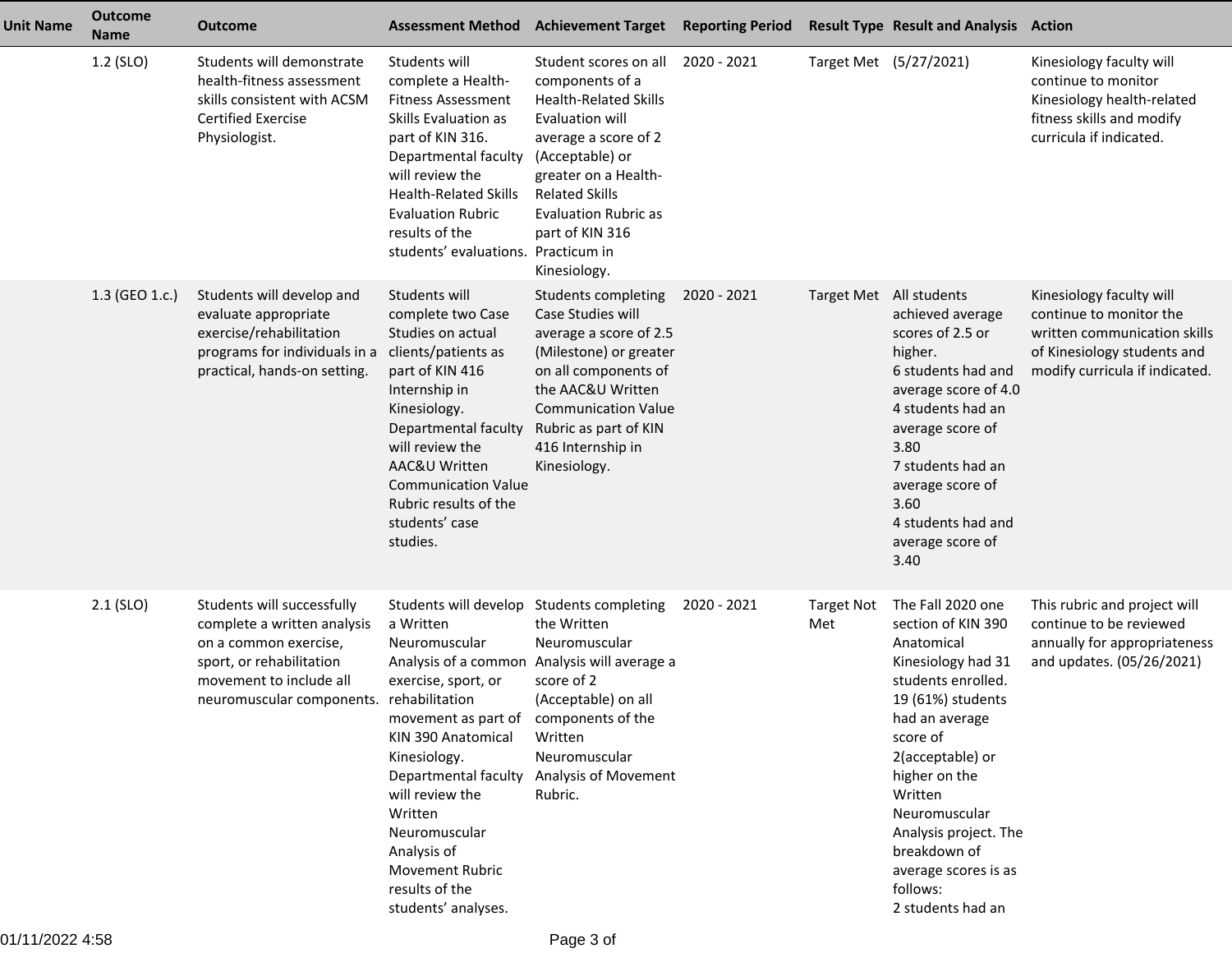| <b>Unit Name</b> | <b>Outcome</b><br><b>Name</b> | <b>Outcome</b>                                                                                                                                                                             |                                                                                                                                                                                                                                                                                                                                              | <b>Assessment Method Achievement Target</b>                                                                                                                                      | <b>Reporting Period</b> |                          | <b>Result Type Result and Analysis Action</b>                                                                                                                                                                                                                                                                                                                                                                                                                                                                                                                      |                                                                                                                                      |
|------------------|-------------------------------|--------------------------------------------------------------------------------------------------------------------------------------------------------------------------------------------|----------------------------------------------------------------------------------------------------------------------------------------------------------------------------------------------------------------------------------------------------------------------------------------------------------------------------------------------|----------------------------------------------------------------------------------------------------------------------------------------------------------------------------------|-------------------------|--------------------------|--------------------------------------------------------------------------------------------------------------------------------------------------------------------------------------------------------------------------------------------------------------------------------------------------------------------------------------------------------------------------------------------------------------------------------------------------------------------------------------------------------------------------------------------------------------------|--------------------------------------------------------------------------------------------------------------------------------------|
|                  | $2.1$ (SLO)                   | Students will successfully<br>complete a written analysis<br>on a common exercise,<br>sport, or rehabilitation<br>movement to include all<br>neuromuscular components. rehabilitation      | Students will develop Students completing<br>a Written<br>Neuromuscular<br>Analysis of a common<br>exercise, sport, or<br>movement as part of<br>KIN 390 Anatomical<br>Kinesiology.<br>Departmental faculty<br>will review the<br>Written<br>Neuromuscular<br>Analysis of<br><b>Movement Rubric</b><br>results of the<br>students' analyses. | the Written<br>Neuromuscular<br>Analysis will average a<br>score of 2<br>(Acceptable) on all<br>components of the<br>Written<br>Neuromuscular<br>Analysis of Movement<br>Rubric. | 2020 - 2021             | <b>Target Not</b><br>Met | average score of<br>3.75<br>1 student had an<br>average score of<br>3.50<br>2 students had and<br>average score of<br>3.25<br>1 student had an<br>average score of<br>3.00<br>3 students had an<br>average score of<br>2.75<br>2 students had and<br>average score of 2.5<br>1 student had an<br>average score of<br>2.25<br>7 students had an<br>average score of 2.0<br>3 students had an<br>average score of<br>1.75<br>2 students had an<br>average score of 1.5<br>5 students had an<br>average score of<br>1.25<br>2 students had an<br>average score of 1.0 | This rubric and project will<br>continue to be reviewed<br>annually for appropriateness<br>and updates. (05/26/2021)                 |
|                  | $2.2$ (SLO)                   | Students will successfully<br>complete an oral analysis on an Oral<br>a common exercise, sport, or Biomechanical<br>rehabilitation movement to<br>include all biomechanical<br>components. | Students will develop Students completing<br>Analysis Presentation Analysis Presentation<br>of a common,<br>exercise, sport, or<br>rehabilitation<br>movement as part of<br><b>KIN 408</b><br>Biomechanics.<br>Departmental faculty<br>will review the Oral<br>Biomechanical<br><b>Analysis Presentation</b>                                 | the Oral<br>Biomechanical<br>will average a score of<br>2 (Acceptable) on all<br>components of the<br>Oral Biomechanical<br>Analysis Presentation<br>Rubric.                     | 2020 - 2021             |                          | Target Met Twenty-four<br>students in KIN 408<br>completed the<br>biomechanical<br>analysis project<br>during the spring<br>2021 semester.<br>22/24 (87.5%)<br>earned an average<br>score of<br>2(acceptable) or<br>higher. The<br>breakdown of the<br>mean scores is as                                                                                                                                                                                                                                                                                           | Beginning in the 2021-2022<br>academic year, oral<br>communication skills will be<br>assessed during the internship<br>presentation. |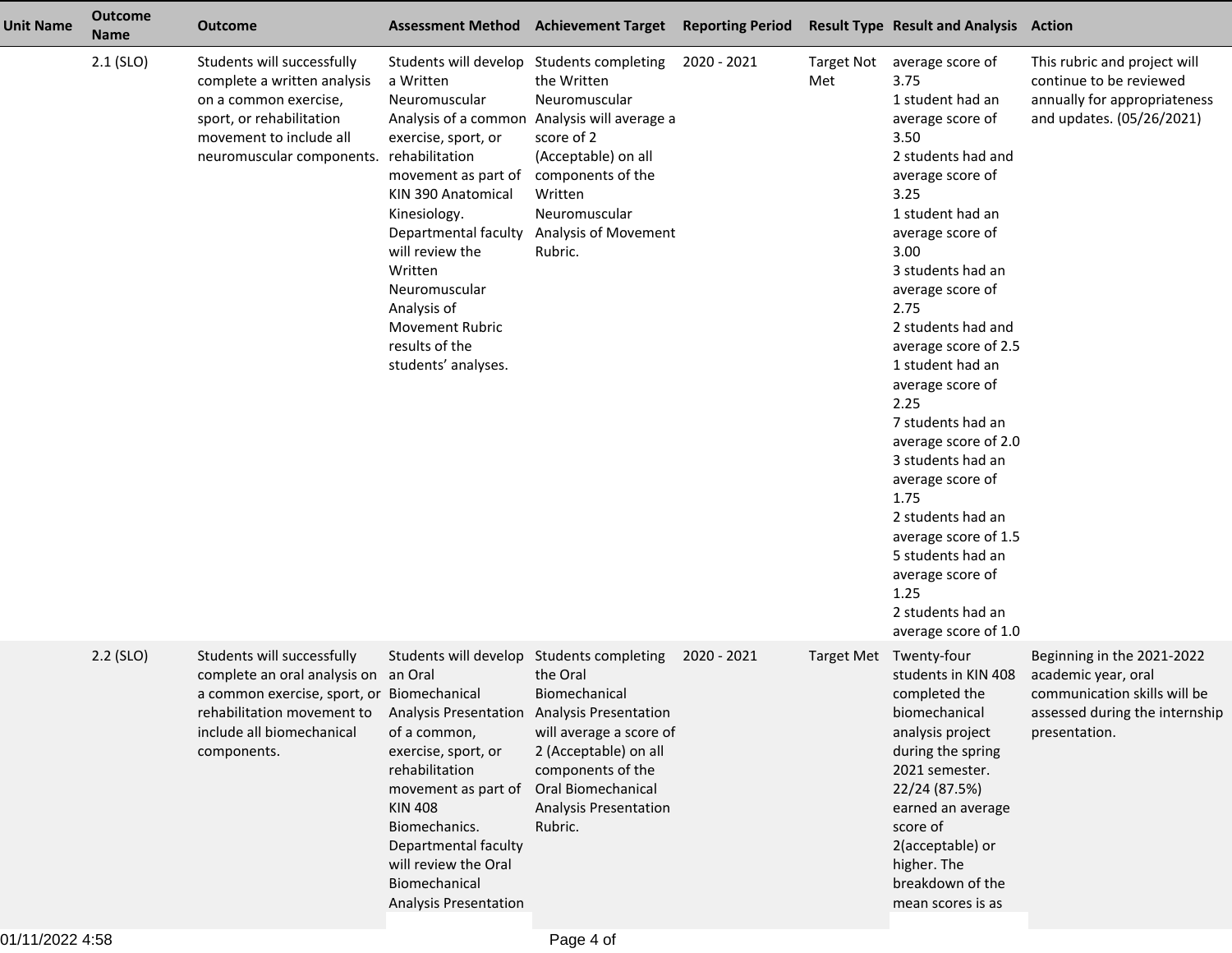| <b>Unit Name</b> | <b>Outcome</b><br><b>Name</b> | <b>Outcome</b>                                                                                                                                                                                | <b>Assessment Method</b>                                                                                                                                                                                                                                                                                                                                                                               | <b>Achievement Target</b>                                                                                                                                                                                                                                                                                                                                                                                                                      | <b>Reporting Period</b> |                     | <b>Result Type Result and Analysis Action</b>                                                                                                                                                                                                                                                                                                                                                          |                                                                                                                                                                       |
|------------------|-------------------------------|-----------------------------------------------------------------------------------------------------------------------------------------------------------------------------------------------|--------------------------------------------------------------------------------------------------------------------------------------------------------------------------------------------------------------------------------------------------------------------------------------------------------------------------------------------------------------------------------------------------------|------------------------------------------------------------------------------------------------------------------------------------------------------------------------------------------------------------------------------------------------------------------------------------------------------------------------------------------------------------------------------------------------------------------------------------------------|-------------------------|---------------------|--------------------------------------------------------------------------------------------------------------------------------------------------------------------------------------------------------------------------------------------------------------------------------------------------------------------------------------------------------------------------------------------------------|-----------------------------------------------------------------------------------------------------------------------------------------------------------------------|
|                  | $2.2$ (SLO)                   | Students will successfully<br>complete an oral analysis on students'<br>a common exercise, sport, or presentations.<br>rehabilitation movement to<br>include all biomechanical<br>components. | Rubric results of the                                                                                                                                                                                                                                                                                                                                                                                  | Students completing<br>the Oral<br>Biomechanical<br><b>Analysis Presentation</b><br>will average a score of<br>2 (Acceptable) on all<br>components of the<br><b>Oral Biomechanical</b><br><b>Analysis Presentation</b><br>Rubric.                                                                                                                                                                                                              | 2020 - 2021             | Target Met follows: | ?<br>1 student<br>had a score of 4.00<br>3 students<br>had a score of 3.75<br>3 students<br>had a score of 3.50<br>2 students<br>had a score of 3.00<br><u>?</u><br>3 students<br>had a score of 2.75<br><u>?</u><br>6 students<br>had a score of 2.50<br>?<br>2 students<br>had score of 2.00<br>?<br>2 students<br>had a score of 1.00<br>$\cdot$<br>1 student<br>did not complete<br>the assignment | Beginning in the 2021-2022<br>academic year, oral<br>communication skills will be<br>assessed during the internship<br>presentation.                                  |
|                  | 3.1 (SAO)                     | The MUW Health &<br>Kinesiology Exercise Science<br>students will successfully<br>enroll in a doctorate of<br>physical therapy (DPT)<br>programs.                                             | Departmental faculty<br>will review the three<br>most recent<br>graduating classes'<br>Exit Interview<br>responses to<br>determine if an<br>average of 2 students<br>have been<br>accepted/enrolled in<br>a DPT program and 1<br>student has been<br>accepted/enrolled in<br>another terminal<br>professional program<br>(OTC, Chiropractics,<br>PA, PharmD, MD,<br>etc.) within the<br>academic year. | Out of the students<br>participating in the<br>three most recent<br>graduating classes'<br>Exit Interview an<br>average of 2 students<br>per academic year will<br>report that they have<br>been<br>accepted/enrolled in<br>a DPT program and 1<br>student per academic<br>year will report that<br>they have been<br>accepted/enrolled in<br>another terminal<br>professional program<br>(OTC, Chiropractics,<br>PA, PharmD, MD,<br>$etc.$ ). | 2020 - 2021             | Target Met          | Three Kinesiology<br>students were<br>accepted to PDT<br>programs in Physical<br>Therapy. One<br>Kinesiology student<br>was accepted to a<br>DPT program in<br>Occupational<br>Therapy.                                                                                                                                                                                                                | This objective should be<br>reviewed and revised. Student<br>acceptance to graduate or<br>professional programs doe not<br>directly reflect program<br>effectiveness. |
|                  | 3.2 (PO 2.e.)                 | The MUW Exercise Science<br>programs will promote<br>regional stewardship<br>through our internship<br>program, providing real-life                                                           | The Internship List of<br>the partnered allied<br>health and medical<br>environments will be<br>reviewed at the end                                                                                                                                                                                                                                                                                    | The MUW Exercise<br>Science program will<br>place interns in an<br>average of at least 3<br>different allied health                                                                                                                                                                                                                                                                                                                            | 2020 - 2021             |                     | Target Met Exercise Science<br>students were<br>placed at the<br>sites                                                                                                                                                                                                                                                                                                                                 | This assessment method<br>should be reviewed and<br>revised. The number of<br>following internships Kinesiology internship sites<br>does not necessarily reflect      |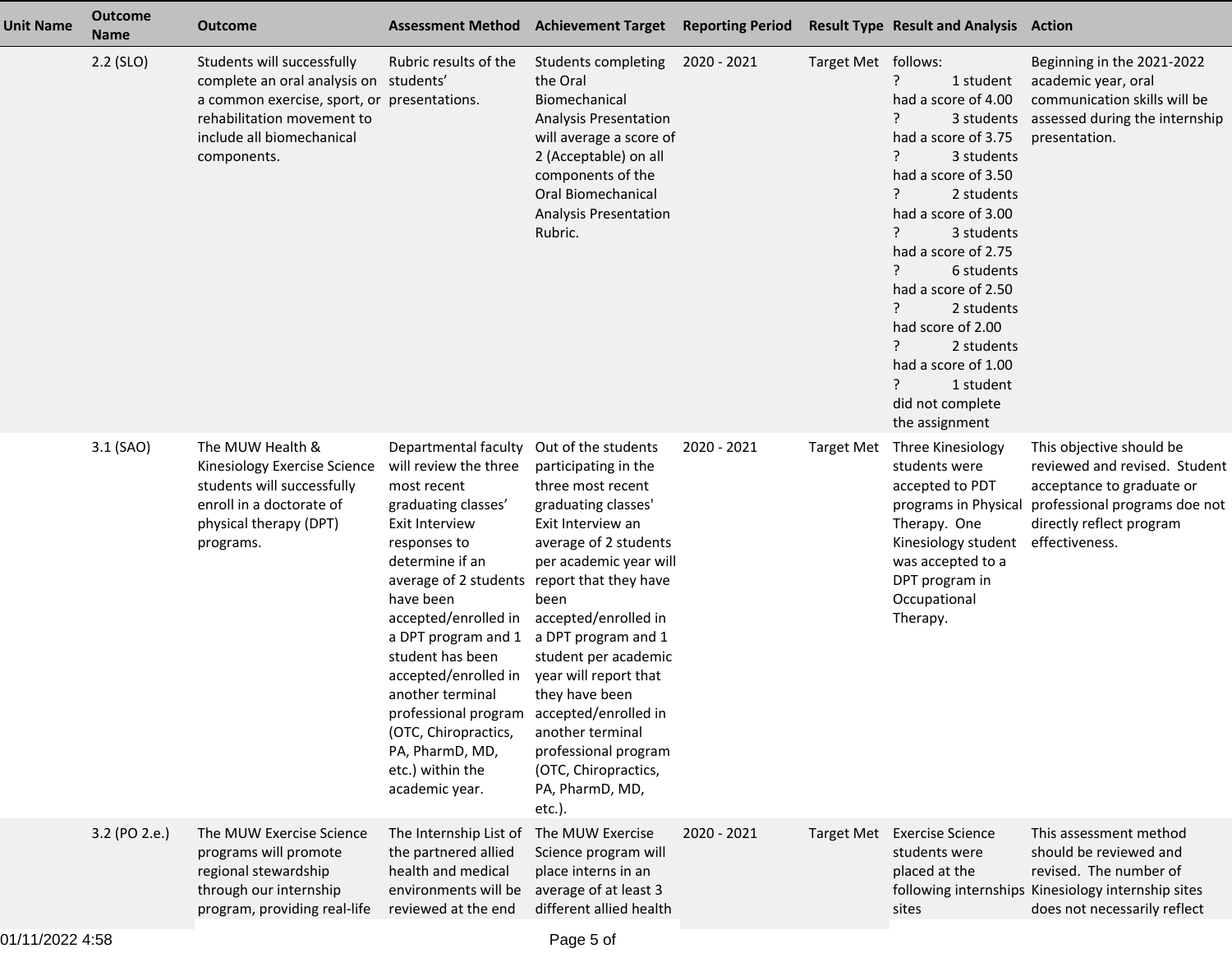| <b>Unit Name</b>                              | <b>Outcome</b><br><b>Name</b> | <b>Outcome</b>                                                                                                                             |                                                                                                                                                                                                       | Assessment Method Achievement Target Reporting Period Result Type Result and Analysis Action                                      |             |                                                                                                                                                                                                                                                                                                                                                                                                                                                                                                                                                                                                                                |                                                                                                                                                                       |
|-----------------------------------------------|-------------------------------|--------------------------------------------------------------------------------------------------------------------------------------------|-------------------------------------------------------------------------------------------------------------------------------------------------------------------------------------------------------|-----------------------------------------------------------------------------------------------------------------------------------|-------------|--------------------------------------------------------------------------------------------------------------------------------------------------------------------------------------------------------------------------------------------------------------------------------------------------------------------------------------------------------------------------------------------------------------------------------------------------------------------------------------------------------------------------------------------------------------------------------------------------------------------------------|-----------------------------------------------------------------------------------------------------------------------------------------------------------------------|
|                                               | 3.2 (PO 2.e.)                 | observation and/or hands-on of each academic<br>experience with local and<br>regional allied health<br>practitioners.                      | semester by the<br>departmental faculty. the Fall and Spring                                                                                                                                          | or medical<br>environments during<br>semesters of each<br>academic year.                                                          | 2020 - 2021 | Target Met during the fall 2019<br>and/or spring 2020<br>term:<br>1. MUW Campus<br>Recreation,<br>Columbus, MS<br>2. Elite Physical<br>Therapy, Columbus,<br><b>MS</b><br>3. North MS Medical<br>Center In-patient<br>Rehabilitation,<br>Tupelo, MS<br>4. BMH-GT<br>Outpatient<br>Rehabilitation,<br>Columbus, MS<br>5. North MS Medical<br>Center Cardiac<br>Rehabilitation,<br>Tupelo, MS<br>6. Encore<br>Rehabilitation<br>Services, Columbus,<br><b>MS</b><br>7. MUW Athletic<br>Training, Columbus,<br><b>MS</b><br>8. Frank Phillips<br>YMCA, Columbus,<br><b>MS</b><br>9. The Fitness<br>Factor, Columbus,<br><b>MS</b> | regional stewardship. The<br>number of service hours<br>during internships, as<br>presented in the college<br>economic impact report,<br>would be a better indicator. |
| Program -<br>Nursing -<br>ASN {2016-<br>2017} | 1.1 (SAO &<br>SLO)            | <b>ASN Students will</b><br>successfully pass the<br>National Council Licensure<br><b>Examination for Registered</b><br>Nurses (NCLEX-RN). | ASN graduates will<br>take the NCLEX-RN as<br>administered by the<br>National Council of<br>State Boards of<br>Nursing. Faculty will<br>review the program's period.<br>annual student pass<br>rates. | The ASN graduate's<br>NCLEX-RN pass rate<br>will be at least 80% of<br>all first-time test-<br>takers during the<br>same 12-month | 2020 - 2021 | passed the NCLEX<br>examination on their<br>first attempt for a<br>rate of 91.5%                                                                                                                                                                                                                                                                                                                                                                                                                                                                                                                                               | Target Met 43/47 ASN students Continue with the current<br>target.                                                                                                    |
|                                               | 1.2 (GEO 5.a.)                | ASN Students will be able to<br>utilize appropriate team                                                                                   | ASN sophomore<br>students will                                                                                                                                                                        | The average score<br>that the sophomore                                                                                           | 2020 - 2021 | Target Met 100% of students<br>scored above a 3 on target.                                                                                                                                                                                                                                                                                                                                                                                                                                                                                                                                                                     | Continue with this current                                                                                                                                            |
|                                               |                               |                                                                                                                                            |                                                                                                                                                                                                       |                                                                                                                                   |             |                                                                                                                                                                                                                                                                                                                                                                                                                                                                                                                                                                                                                                |                                                                                                                                                                       |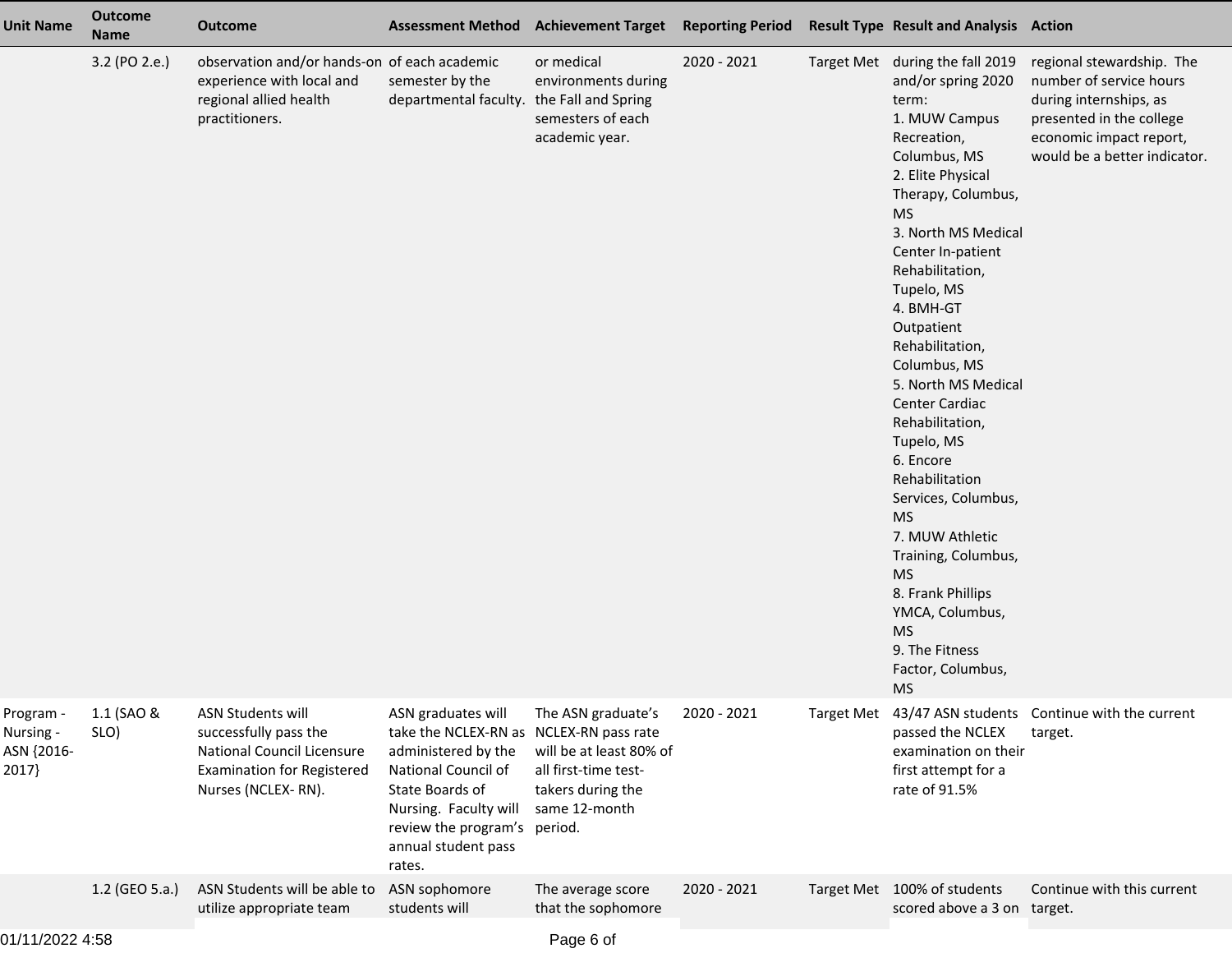| <b>Unit Name</b>                              | <b>Outcome</b><br><b>Name</b> | <b>Outcome</b>                                                                                                                                      | <b>Assessment Method</b>                                                                                                                                                                                              | <b>Achievement Target</b>                                                                                                                                                                                                                                                | <b>Reporting Period</b> |                     | <b>Result Type Result and Analysis Action</b>                                                                                                                                                                                                     |                                                                                                                                                                                |
|-----------------------------------------------|-------------------------------|-----------------------------------------------------------------------------------------------------------------------------------------------------|-----------------------------------------------------------------------------------------------------------------------------------------------------------------------------------------------------------------------|--------------------------------------------------------------------------------------------------------------------------------------------------------------------------------------------------------------------------------------------------------------------------|-------------------------|---------------------|---------------------------------------------------------------------------------------------------------------------------------------------------------------------------------------------------------------------------------------------------|--------------------------------------------------------------------------------------------------------------------------------------------------------------------------------|
|                                               | 1.2 (GEO 5.a.)                | building and collaborative<br>strategies when working<br>with teams.                                                                                | complete the AACU<br><b>Teamwork Value</b><br>Rubric at the<br>conclusion of their<br>group/team work in<br>NU 216 Evidence-<br><b>Based Practice</b><br>Project.                                                     | ASN students will<br>report will be at least<br>"3" or higher on the<br>0-4 scale used in the<br><b>AACU Teamwork</b><br>Value Rubric during<br>the NU 216 team<br>project.                                                                                              | 2020 - 2021             |                     | average was 3.9.                                                                                                                                                                                                                                  | Target Met the rubric. The class Continue with this current<br>target.                                                                                                         |
|                                               | 1.3 (GEO 1.c.)                | ASN students will be able to<br>incorporate effective<br>communication techniques<br>to produce a positive<br>professional working<br>relationship. | ASN sophomore<br>students enrolled in<br>NU 216 will be<br>evaluated during<br>their formal<br>Evidence-Based<br><b>Practice Presentation</b><br>the AACU Oral<br>Communication Value 216 formal Evidence-<br>Rubric. | The average score<br>that the ASN<br>sophomore students<br>will receive will be at<br>least "3" or higher on<br>the 0-4 scale used in<br>the AACU Oral<br>by the faculty utilizing Communication Value<br>Rubric during the NU<br><b>Based Practice</b><br>Presentation. | 2020 - 2021             | <b>Target Met</b>   | 100% of ASN<br>students scored a 3<br>or above on this<br>section of the rubric.<br>The class average<br>was 3.82.                                                                                                                                | Continue with the same target<br>at this time.                                                                                                                                 |
|                                               | 2.1 (PO 4.a.)                 | ASN students will be<br>satisfied with the ASN plan<br>of study.                                                                                    | Faculty will review<br>the Program<br>Satisfaction Survey<br>submitted by the<br>students at the time<br>of graduation.                                                                                               | At least 90% of<br>students participating<br>in the Program<br>Satisfaction Survey<br>will indicate<br>satisfaction with<br>program of study at<br>time of graduation.                                                                                                   | 2020 - 2021             | Target Met 93.3% of | participating<br>graduating ASN<br>students were<br>satisfied with the<br>program.                                                                                                                                                                | Will review qualitative data<br>from the surveys for means of<br>program improvement. Will<br>continue to review and utilize<br>course evaluations for<br>program improvement. |
| Program -<br>Nursing -<br>BSN {2016-<br>2017} | 1.1 (SAO &<br>SLO)            | <b>BSN</b> generic Students will<br>successfully pass the<br>National Council Licensure<br><b>Examination for Registered</b><br>Nurses (NCLEX-RN).  | <b>BSN</b> generic<br>graduates will take<br>the NCLEX-RN as<br>administered by the<br>National Council of<br>State Boards of<br>Nursing. Faculty will<br>review the program's<br>annual student pass<br>rates.       | The BSN graduate's<br>first write NCLEX-RN<br>pass rate shall be no<br>less than 95% of that<br>year's national<br>average as reported<br>by the Institutions of<br>Higher Learning.                                                                                     | 2020 - 2021             | <b>Target Met</b>   | 56 of 60 graduates<br>(May 2020) were<br>successful on the<br>first write of the<br>NCLEX-RN exam<br>which resulted in a<br>93.3% first write<br>average. All 4<br>retested and passed<br>in 2020 so 100% for<br>the year was<br>reported to IHL. | Will continue to monitor<br>National Trends particularly<br>information from NCSBN<br>regarding updated to the<br>NCLEX-RN test plan.                                          |
|                                               | 1.2 (GEO 5.a.)                | BSN Students will be able to<br>utilize appropriate team<br>building and collaborative<br>strategies when working                                   | <b>BSN</b> senior students<br>will complete the<br><b>AACU Teamwork</b><br>VALUE Rubric at the                                                                                                                        | The collective average 2020 - 2021<br>score that the senior<br><b>BSN Students will</b><br>report will be at least                                                                                                                                                       |                         |                     | 465 for an average<br>score of 3.15<br>64 BSN generic                                                                                                                                                                                             | Target Met 146 RN to BSN in NU The BSN program faculty<br>continues to value team<br>building and collaborative<br>strategies when working with                                |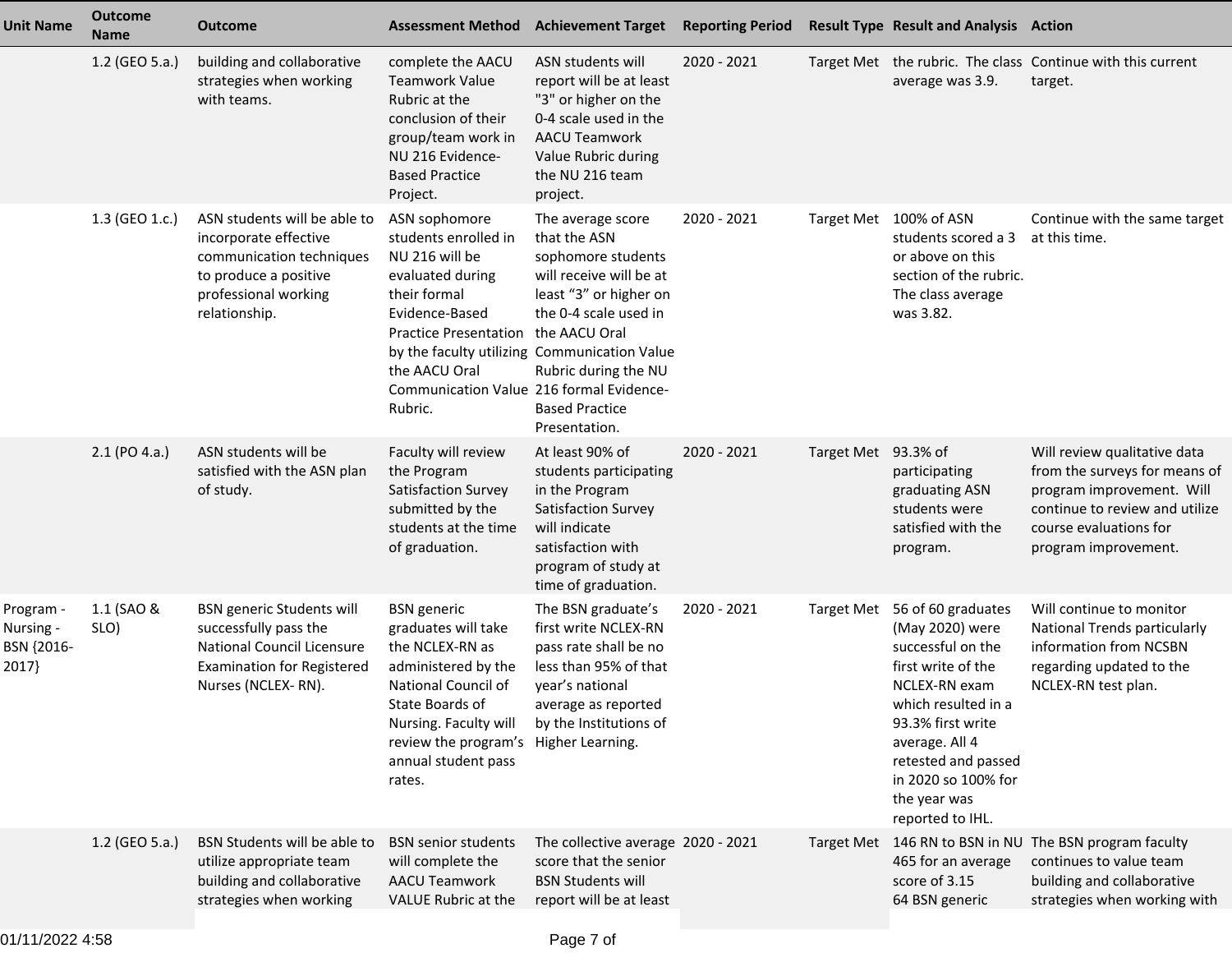| <b>Unit Name</b>                                                 | <b>Outcome</b><br><b>Name</b> | <b>Outcome</b>                                                                                                                                                                                             | <b>Assessment Method</b>                                                                                                                                                                                                                     | <b>Achievement Target</b>                                                                                                                                                                                                       | <b>Reporting Period</b> |                   | <b>Result Type Result and Analysis Action</b>                                                                                                                                                                                                                                                                                                        |                                                                                                                                                                                                              |
|------------------------------------------------------------------|-------------------------------|------------------------------------------------------------------------------------------------------------------------------------------------------------------------------------------------------------|----------------------------------------------------------------------------------------------------------------------------------------------------------------------------------------------------------------------------------------------|---------------------------------------------------------------------------------------------------------------------------------------------------------------------------------------------------------------------------------|-------------------------|-------------------|------------------------------------------------------------------------------------------------------------------------------------------------------------------------------------------------------------------------------------------------------------------------------------------------------------------------------------------------------|--------------------------------------------------------------------------------------------------------------------------------------------------------------------------------------------------------------|
|                                                                  | 1.2 (GEO 5.a.)                | with teams.                                                                                                                                                                                                | conclusion of their<br>group/ team work in<br>NU 465 community<br>assessment and<br>implementation<br>project for APO<br>students or NU 449<br>research project for<br>the Generic students.                                                 | "3" or higher on the<br>0-4 scale used in the<br><b>AACU Teamwork</b><br><b>VALUE Rubric during</b><br>the NU 449 and NU<br>465 team project.                                                                                   | 2020 - 2021             |                   | Target Met students in NU 449<br>of 3.83                                                                                                                                                                                                                                                                                                             | teams. Will continue to utilize<br>for an average score the AACU teamwork value<br>rubric.                                                                                                                   |
|                                                                  | 1.3 (GEO 1.c.)                | BSN students will be able to<br>incorporate effective<br>communication techniques<br>to produce a positive<br>professional working<br>relationship.                                                        | <b>BSN</b> senior students<br>enrolled in NU 449<br>will be evaluated<br>during their formal<br>research presentation higher on the 0-4<br>by the faculty advisor<br>utilizing the AACU<br><b>Oral Communication</b><br><b>VALUE Rubric.</b> | The average score<br>that the senior BSN<br>Students will receive<br>will be at least "3" or<br>scale used in the<br>AACU Oral<br>Communication<br><b>VALUE Rubric during</b><br>the NU 449 formal<br>research<br>presentation. | 2020 - 2021             | <b>Target Met</b> | 64 BSN seniors<br>enrolled in NU 449<br>were evaluated<br>utilizing the AACU<br>Value Rubric for an<br>average score of<br>3.83.                                                                                                                                                                                                                     | Communication (Oral &<br>Written) is a valued asset of a<br>professional nurse. The BSN<br>program faculty want to<br>Oral Communication continue to evaluate<br>communication utilizing the<br>AACU Rubric. |
|                                                                  | 2.1 (PO 4.a.)                 | BSN students will be satisfied Faculty will review<br>with the BSN plan of study.                                                                                                                          | the End of Program<br>Satisfaction Survey<br>submitted by the<br>students at the time<br>of graduation.                                                                                                                                      | 90% of all<br>participating students<br>are satisfied with the<br>program of learning<br>as evidenced by a<br>benchmark score of<br>2.5 or above on the<br>End of Program<br>Satisfaction Survey.                               | 2020 - 2021             |                   | Target Met RN to BSN Summer<br>of 2020 results - 217<br>were extremely<br>satisfied or<br>somewhat satisfied<br>with the program<br>for a total of 96.4%.<br><b>BSN Generic Spring</b><br>2021 results - 63 of<br>64 students<br>indicated they were<br>extremely satisfied<br>or somewhat<br>satisfied with the<br>program for a total<br>of 98.4%. | Program Satisfaction is<br>important to the BSN program.<br>of 225 students they Will continue to assess this<br>yearly. Will continue to<br>monitor.                                                        |
| Program -<br><b>Nursing</b><br>Practice -<br>DNP {2016-<br>2017} | 1.1 (SAO &<br>SLO)            | Practice at the highest level<br>of advanced practice nursing<br>through integration of<br>knowledge from nursing,<br>science, ethics, and the<br>biophysical, analytical, and<br>organizational sciences. | Faculty will validate<br>that all Post BSN to<br>DNP students obtain<br>national FNP<br>certification during<br>the semester<br>immediately                                                                                                  | 100% of DNP students 2020 - 2021<br>are successful in<br>passing FNP<br>Certification exam<br>(either ANCC or<br>AANPCP) during the<br>program (Post BSN to                                                                     |                         | <b>Target Met</b> | No Post BSN to DNP<br>students were<br>admitted, no data<br>collected. Fifteen<br>MSN to DNP, all<br>fifteen passed prior<br>to NU 799. Since the                                                                                                                                                                                                    | Will continue to monitor that<br>certification exams are passed<br>prior to NU 799.                                                                                                                          |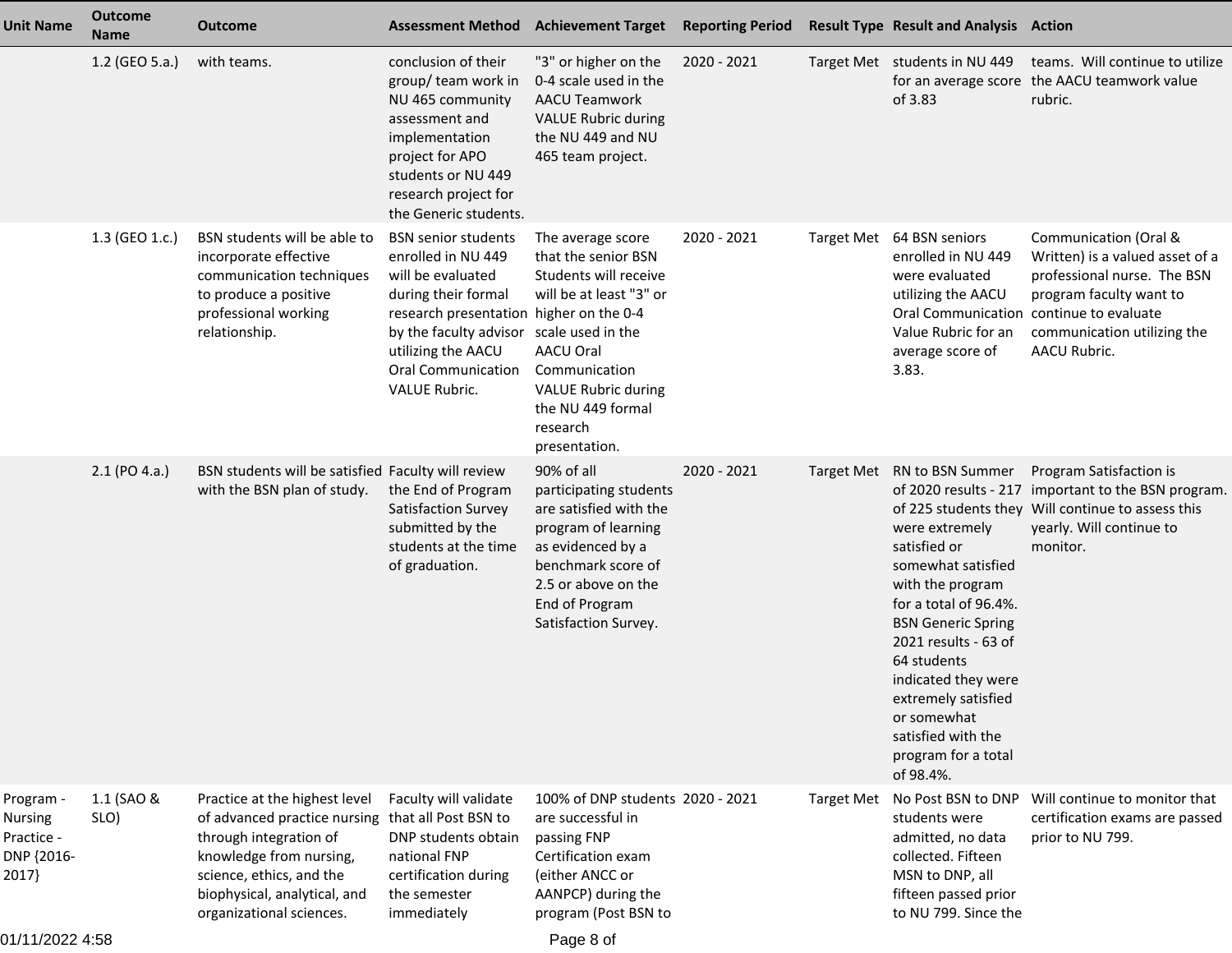| <b>Unit Name</b>                                          | <b>Outcome</b><br><b>Name</b> | <b>Outcome</b>                                                                                                                                                                                             | <b>Assessment Method</b>                                                                                                                                                                                                                       | <b>Achievement Target</b>                                                                                                                                                                                                           | <b>Reporting Period</b> |                          | <b>Result Type Result and Analysis Action</b>                                                                                                                                                                                                      |                                                                                                                                                                          |
|-----------------------------------------------------------|-------------------------------|------------------------------------------------------------------------------------------------------------------------------------------------------------------------------------------------------------|------------------------------------------------------------------------------------------------------------------------------------------------------------------------------------------------------------------------------------------------|-------------------------------------------------------------------------------------------------------------------------------------------------------------------------------------------------------------------------------------|-------------------------|--------------------------|----------------------------------------------------------------------------------------------------------------------------------------------------------------------------------------------------------------------------------------------------|--------------------------------------------------------------------------------------------------------------------------------------------------------------------------|
| Program -<br>Nursing<br>Practice -<br>DNP {2016-<br>2017} | 1.1 (SAO &<br>SLO)            | Practice at the highest level<br>of advanced practice nursing<br>through integration of<br>knowledge from nursing,<br>science, ethics, and the<br>biophysical, analytical, and<br>organizational sciences. | following completion<br>of MSN while<br>transitioning into the<br>first semester of DNP<br>study, and all<br>incoming MSN to DNP DNP).<br>students hold a<br>national certification<br>as a nurse<br>practitioner (FNP,<br>AGNP, PMHNP, etc.). | DNP) or prior to entry 2020 - 2021<br>into the program<br>students hold a<br>national certification<br>as an APRN (MSN to                                                                                                           |                         |                          | Target Met MSN students may<br>be past graduates<br>from different<br>institutions there<br>are no certification<br>pass rates. Their<br>passing grades are in<br>their admission file.                                                            | Will continue to monitor that<br>certification exams are passed<br>prior to NU 799.                                                                                      |
|                                                           | 1.2 (RO & SLO)                | Synthesize theoretical,<br>philosophical, ethical, and<br>empirical knowledge to<br>develop therapeutic<br>interventions in complex<br>health systems.                                                     | Faculty advisors and<br>project committee<br>members will review<br>completed DNP<br>projects and validate<br>project completion<br>grade.                                                                                                     | At least 90% who<br>complete the DNP<br>program will have<br>completed a faculty<br>approved<br>research/evidence<br>based DNP project<br>with minimum grade<br>of B according to the<br>project guidelines.                        | 2020 - 2021             | Target Met 100% have     | completed their<br>faculty approved<br>research/evidence-<br>based DNP project<br>with a minimum<br>grade of B.                                                                                                                                    | Continue to monitor DNP<br>students for completion of the<br>faculty approved<br>research/evidence- based DNP<br>project with minimum grade of<br>В.                     |
|                                                           | $2.1$ (PO 4.a.)               | DNP students will be<br>satisfied with the DNP plan<br>of study.                                                                                                                                           | Faculty will review<br>the End of Program<br>Satisfaction Survey<br>submitted by the<br>students at the time<br>of graduation.                                                                                                                 | Through appropriate<br>and effective student<br>advising and ongoing<br>mentoring in the DNP<br>program, at least 90%<br>of all participating<br>DNP students will be<br>satisfied with the DNP<br>Plan of Study.                   | 2020 - 2021             |                          | Target Met 100% of the<br>students<br>participating in the<br>end of program<br>Satisfaction Survey<br>were satisfied with<br>their Plan of Study                                                                                                  | We will continue the end of<br>program survey through<br>Canvas for the next academic<br>year.                                                                           |
|                                                           | 3.1 (SAO &<br>SLO)            | Provide leadership in the<br>analysis, development, and<br>implementation of health<br>care policy on local, regional, disseminate a<br>national, and global levels.                                       | Faculty will validate<br>that DNP students<br>submit to<br>scholarly work at a<br>state, regional, or<br>national level during<br>the DNP program.                                                                                             | At least 70% of all<br>DNP students will<br>submit a scholarly<br>work (eg. poster,<br>podium, publication,<br>etc.) to a state,<br>regional, national, or<br>international journal<br>or conference during<br>their plan of study. | 2020 - 2021             | <b>Target Not</b><br>Met | No DNP students at<br>the time of<br>reporting period of<br>graduating DNP<br>students have<br>submitted a<br>scholarly work to a<br>state, regional,<br>national, or<br>international<br>journals or<br>conference during<br>their plan of study. | Encourage DNP students and<br>faculty advisors to submit<br>abstracts for presentation and<br>publication during the final<br>semester students anticipate<br>graduation |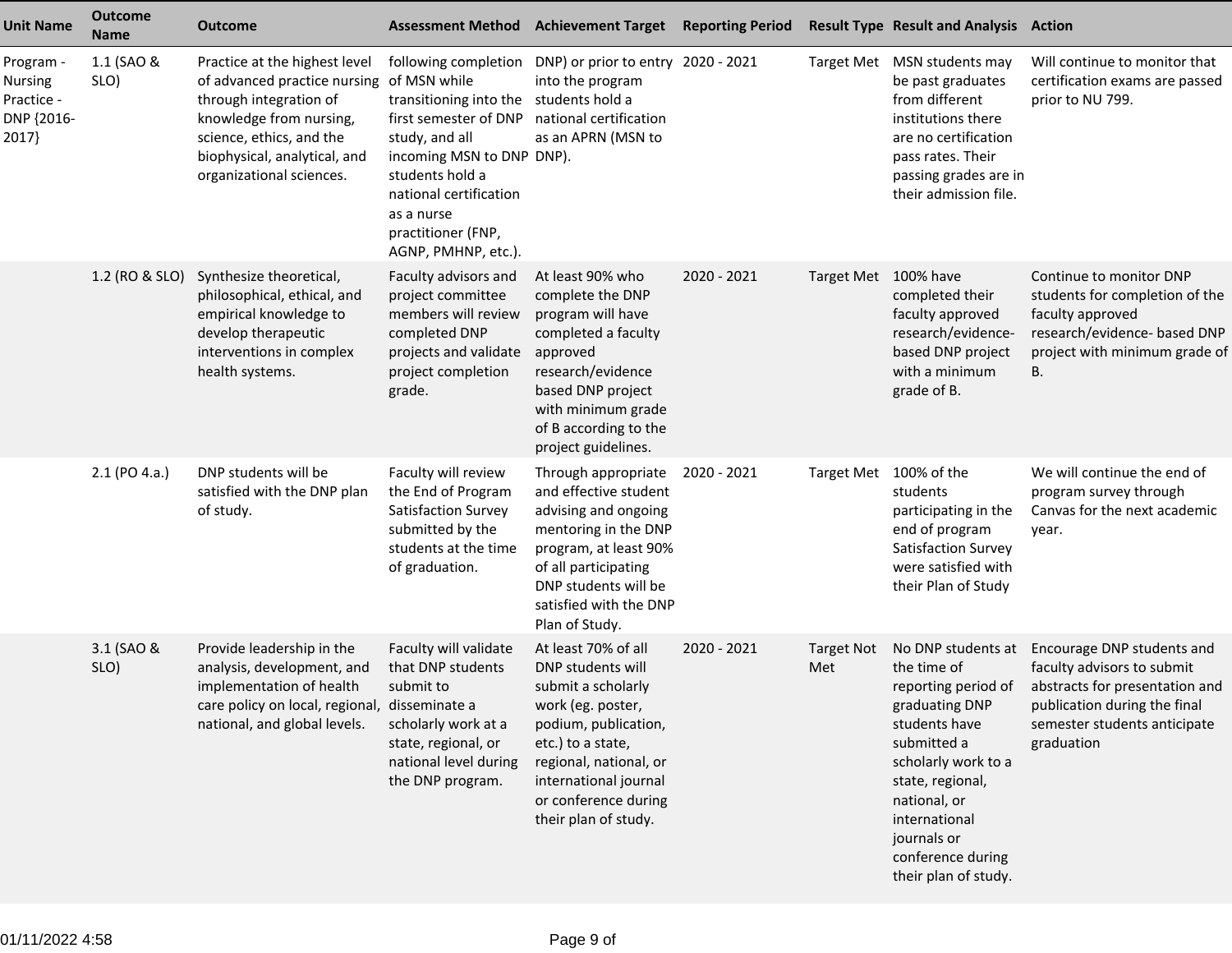| <b>Unit Name</b>                                      | <b>Outcome</b><br><b>Name</b> | <b>Outcome</b>                                                                                     |                                                                                                                                                                                                                                                                                                                                                                                                                                                                                            | Assessment Method Achievement Target Reporting Period                                                                                                                                                                           |  | <b>Result Type Result and Analysis Action</b>                                                                                                                                                                                                                                                                                                                                                                                                                                                                                                                                                                                                                                     |                                                                                                                                                                                                                                                                                                             |
|-------------------------------------------------------|-------------------------------|----------------------------------------------------------------------------------------------------|--------------------------------------------------------------------------------------------------------------------------------------------------------------------------------------------------------------------------------------------------------------------------------------------------------------------------------------------------------------------------------------------------------------------------------------------------------------------------------------------|---------------------------------------------------------------------------------------------------------------------------------------------------------------------------------------------------------------------------------|--|-----------------------------------------------------------------------------------------------------------------------------------------------------------------------------------------------------------------------------------------------------------------------------------------------------------------------------------------------------------------------------------------------------------------------------------------------------------------------------------------------------------------------------------------------------------------------------------------------------------------------------------------------------------------------------------|-------------------------------------------------------------------------------------------------------------------------------------------------------------------------------------------------------------------------------------------------------------------------------------------------------------|
| Program -<br>Public<br>Health -<br>MPH {2016-<br>2017 | $1.1$ (SLO)<br>1.2 (SLO)      | Students will be able to<br>create a valuable statement<br>of purpose.<br>Students will be able to | in HED 511 will<br>develop a research<br>proposal, for which<br>they will need to<br>formulate a<br>statement of purpose HED 511 Rubric.<br>that describes a<br>public health problem<br>and why the problem<br>is interesting and<br>worthy of research.<br>This will be assessed<br>by the HED 511<br>Rubric, in which<br>students will be<br>either be below<br>target (1), meet<br>target (2), exceed<br>target (3). Opts-Below<br>Target; 1-4pts-Met<br>Target; 5pts-Exceed<br>Target | Students participating The average score of 2020 - 2021<br>HED 511 students<br>assessed will be a 2 or<br>higher for the<br>statement of purpose<br>component of the<br>Students participating The average score of 2020 - 2021 |  | in HED 511 and<br>completed the<br>Research Proposal.<br>or exceeded the<br>target for<br>formulating a<br>statement of<br>purpose that<br>describes a public<br>health problem and<br>why the problem is<br>worthy of research.<br>A different rubric<br>was used for the<br>original assessment,<br>but the student<br>work was<br>reevaluated for the<br>purposes of this<br>assessment. The<br>results for the<br>students are below<br>$\overline{c}$<br>Α<br>$\overline{2}$<br>B<br>5<br>C<br>D<br>4<br>$\overline{2}$<br>Е<br>5<br>F<br>5<br>G<br>$\mathsf{H}$<br>4<br>4<br>$\overline{z}$<br>$\overline{\mathbf{c}}$<br>К<br>2<br>M<br>N<br>0<br>$\overline{2}$<br>5<br>Q | Target Met 17 students enrolled The same assessment will be<br>used for this SLO. The rubric<br>used to measure the learning<br>objective may changeThe<br>The students all met instructor for this course will<br>change starting Summer 2021.<br>Target Met The 17 students met The program will continue |
|                                                       |                               |                                                                                                    |                                                                                                                                                                                                                                                                                                                                                                                                                                                                                            |                                                                                                                                                                                                                                 |  |                                                                                                                                                                                                                                                                                                                                                                                                                                                                                                                                                                                                                                                                                   |                                                                                                                                                                                                                                                                                                             |

01/11/2022 4:58

in HED 511 will

Students participating The average score of 2020 - 2021 HED 511 students

 Target Met The 17 students met The program will continueor exceeded theassessing this target because it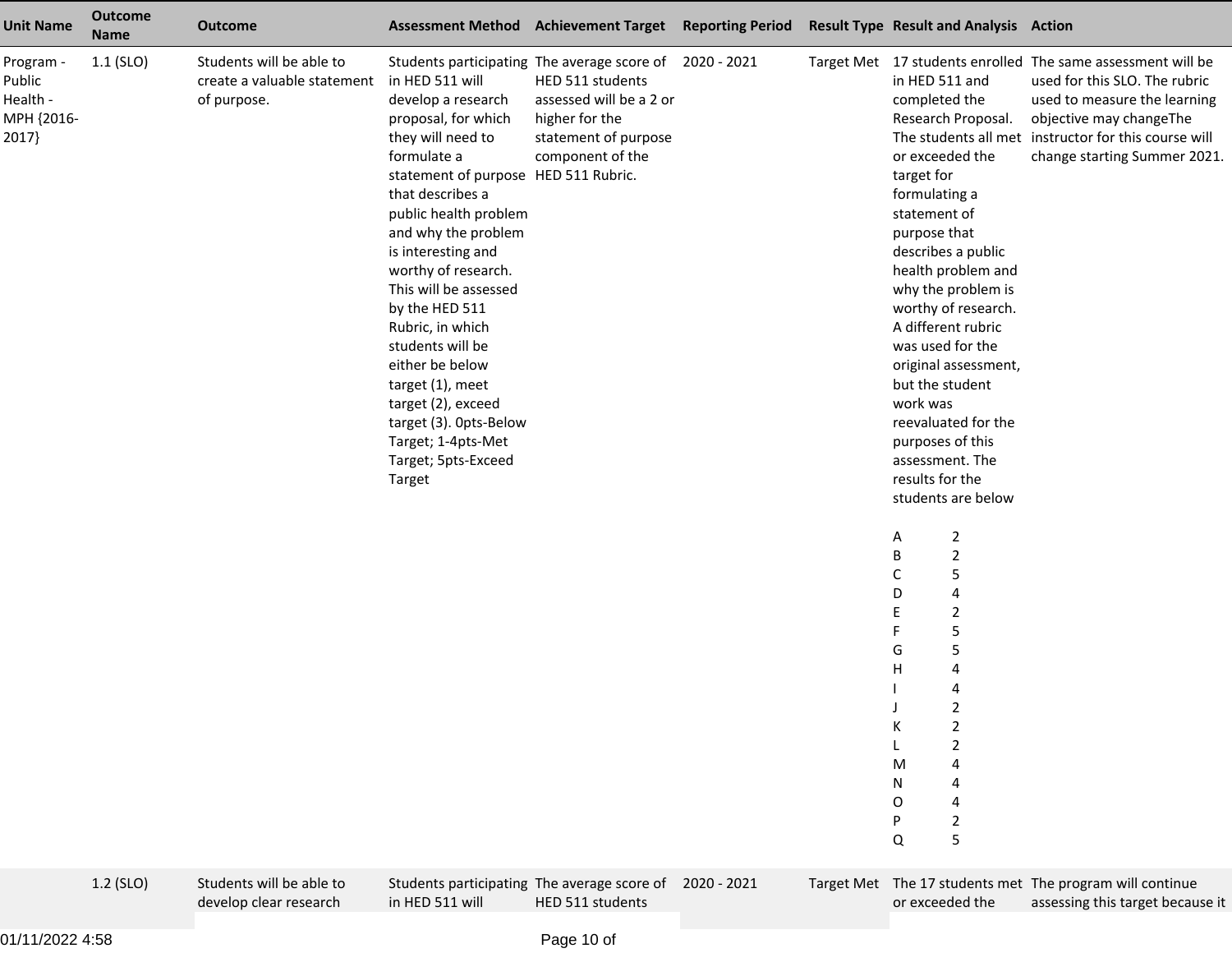| <b>Unit Name</b> | <b>Outcome</b><br><b>Name</b> | <b>Outcome</b>                                                                                                                                                  |                                                                                                                                                                                                                                                                                                                                                                                                                           | Assessment Method Achievement Target Reporting Period                                                                                                 |                    | <b>Result Type Result and Analysis Action</b>                                                                                                                                                                                                                                                                   |                                                                                                                                                                                                                                                                                                                                        |
|------------------|-------------------------------|-----------------------------------------------------------------------------------------------------------------------------------------------------------------|---------------------------------------------------------------------------------------------------------------------------------------------------------------------------------------------------------------------------------------------------------------------------------------------------------------------------------------------------------------------------------------------------------------------------|-------------------------------------------------------------------------------------------------------------------------------------------------------|--------------------|-----------------------------------------------------------------------------------------------------------------------------------------------------------------------------------------------------------------------------------------------------------------------------------------------------------------|----------------------------------------------------------------------------------------------------------------------------------------------------------------------------------------------------------------------------------------------------------------------------------------------------------------------------------------|
|                  | 1.2 (SLO)                     | questions and hypotheses.                                                                                                                                       | develop a research<br>proposal, for which<br>they will formulate<br>research questions or hypotheses<br>hypotheses that have component of the<br>a clear purpose. This HED 511 Rubric.<br>will be assessed by<br>the HED 511 Rubric,<br>in which students will<br>either be below<br>target (1), meet<br>target (2), exceed<br>target (3). Opts-Below<br>Target; 6-12pts-Met<br>Target; 13-20pts-<br><b>Exceed Target</b> | assessed will be a 2 or 2020 - 2021<br>higher for the<br>research questions or                                                                        | Target Met target. | 12 Met<br>A<br>B<br>11 Met<br>C<br>15<br>Exceeded<br>D<br>13Exceeded<br>8 Met<br>E<br>18<br>Exceeded<br>17<br>G<br>Exceeded<br>H.<br>15<br>Exceeded<br>15<br>Exceeded<br>6 Met<br>8 Met<br>Κ<br>6 Met<br>12 Met<br>M<br>13<br>N<br>Exceeded<br>10 Met<br>O<br>P<br>6 Met<br>15<br>Q<br>Exceeded                 | is an important skill for<br>students graduating from an<br>MPH program to have, The<br>instructor of te class will<br>change starting Summer 2021.<br>The assignment will be the<br>same. The assessment rubric<br>will likely change.                                                                                                |
|                  | $2.1$ (SLO)                   | Students will be able to<br>identify needs, resources,<br>and capacity to determine<br>needs for health<br>education/promotion based<br>on assessment findings. | Faculty will analyze<br>the students'<br>comprehensive exam will score at least at<br>results and determine least a 84% on<br>if the students were<br>able to identify the<br>needs and resources<br>for health<br>education/promotion exam.                                                                                                                                                                              | 75% of students in the 2020 - 2021<br>comprehensive exam<br>comprehensive exam<br>questions related to<br>Area 1 competencies<br>in the comprehensive |                    | Inconclusive Students (n=15)<br>completed the<br>comprehensive<br>in line with CEPH<br>the comprehensive<br>exam, which had<br>been a multiple<br>choice modeled<br>after the CHES<br>exam, was changed<br>to an all essay exam.<br>The essay exam<br>takes a much more<br>holistic approach<br>and breaking it | We are keeping the SLO, but<br>we are going to measure the<br>learning objective in HED 512,<br>exam. In order to be Program Planning and<br>Implentation. In this class<br>accreditation criteria students write an entire<br>program plan, which include<br>identifying the needs and<br>resource for health<br>education/promotion. |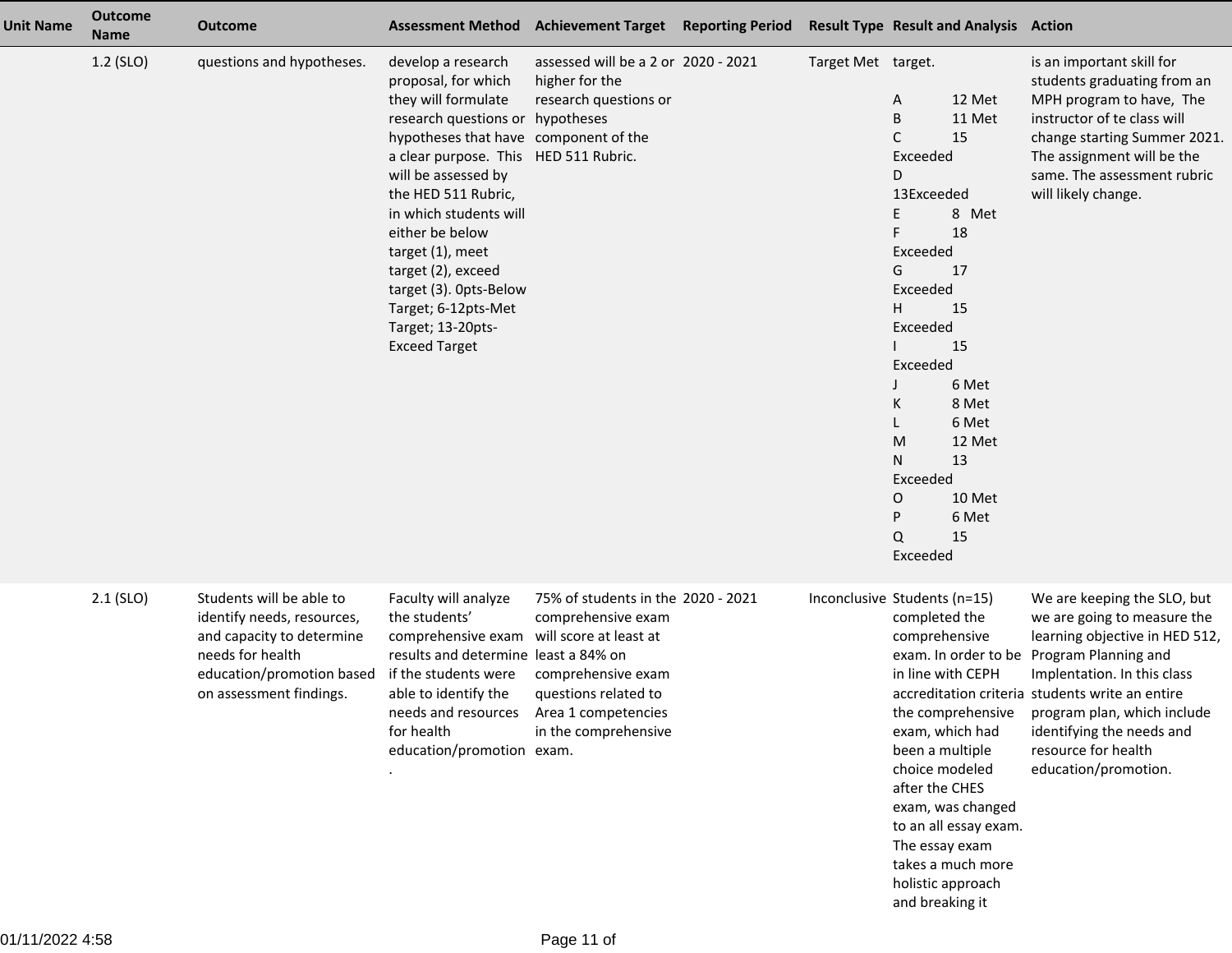| <b>Unit Name</b> | <b>Outcome</b><br><b>Name</b> | <b>Outcome</b>                                                                                                                                                  | <b>Assessment Method</b>                                                                                                                                                                                                                                                                                                                             | <b>Achievement Target</b>                                                                                                                                                                                                  | <b>Reporting Period</b> | <b>Result Type Result and Analysis Action</b>                                                                                                                                                                                                                                                                                                                                                                                                                                  |                                                                                                                                                                                                                                                                                            |
|------------------|-------------------------------|-----------------------------------------------------------------------------------------------------------------------------------------------------------------|------------------------------------------------------------------------------------------------------------------------------------------------------------------------------------------------------------------------------------------------------------------------------------------------------------------------------------------------------|----------------------------------------------------------------------------------------------------------------------------------------------------------------------------------------------------------------------------|-------------------------|--------------------------------------------------------------------------------------------------------------------------------------------------------------------------------------------------------------------------------------------------------------------------------------------------------------------------------------------------------------------------------------------------------------------------------------------------------------------------------|--------------------------------------------------------------------------------------------------------------------------------------------------------------------------------------------------------------------------------------------------------------------------------------------|
|                  | $2.1$ (SLO)                   | Students will be able to<br>identify needs, resources,<br>and capacity to determine<br>needs for health<br>education/promotion based<br>on assessment findings. | Faculty will analyze<br>the students'<br>comprehensive exam<br>results and determine least a 84% on<br>if the students were<br>able to identify the<br>needs and resources<br>for health<br>education/promotion exam.                                                                                                                                | 75% of students in the 2020 - 2021<br>comprehensive exam<br>will score at least at<br>comprehensive exam<br>questions related to<br>Area 1 competencies<br>in the comprehensive                                            |                         | Inconclusive down by area of<br>competency is a<br>little more difficult.<br>All the students<br>passed the<br>comprehensive<br>exam: Twelve<br>students passed on<br>the first attempt;<br>Three students<br>passed on the<br>second attempt. In<br>order to pass the<br>comprehensive<br>exam all student<br>needed to be able to<br>identify the needs<br>and resource for<br>health<br>education/promotio<br>n.                                                            | We are keeping the SLO, but<br>we are going to measure the<br>learning objective in HED 512,<br>Program Planning and<br>Implentation. In this class<br>students write an entire<br>program plan, which include<br>identifying the needs and<br>resource for health<br>education/promotion. |
|                  | 2.2 (SAO)                     | Students will demonstrate a<br>knowledge of all health<br>education competencies.                                                                               | Students in HED 597,<br>HED 598, and HED<br>599 will be given a<br>comprehensive exam<br>by the program<br>faculty. The faculty<br>will analyze the first<br>attempt of the<br>students'<br>comprehensive exam<br>results collectively<br>from all courses to<br>determine the<br>students' knowledge<br>of all health<br>education<br>competencies. | 70% of HED 597, HED 2020 - 2021<br>598, HED 599<br>(collectively) students<br>completing the<br>comprehensive exam<br>will score 84% on all<br>competency areas of<br>the comprehensive<br>exam on their first<br>attempt. |                         | Inconclusive The comprehensive<br>exam changed from<br>a multiple choice<br>exam to an essay<br>test. As a result, for<br>this assessment<br>period this SLO was<br>assessed differently. assessment.<br>15 students<br>completed the<br>comprehensive<br>exam. Twelve<br>students passed on<br>the first attempt.<br>Three students<br>passed on the<br>second attempt.<br>This assessment is<br>not scored on a<br>rubric rather than<br>on number of<br>questions correctly | We will continue assessing this<br>outcome. It will be assessed<br>using the comprehensive<br>exam, which is now an essay<br>test. Faculty will meet and<br>reach a consensus on the<br>rubric that will be used for this                                                                  |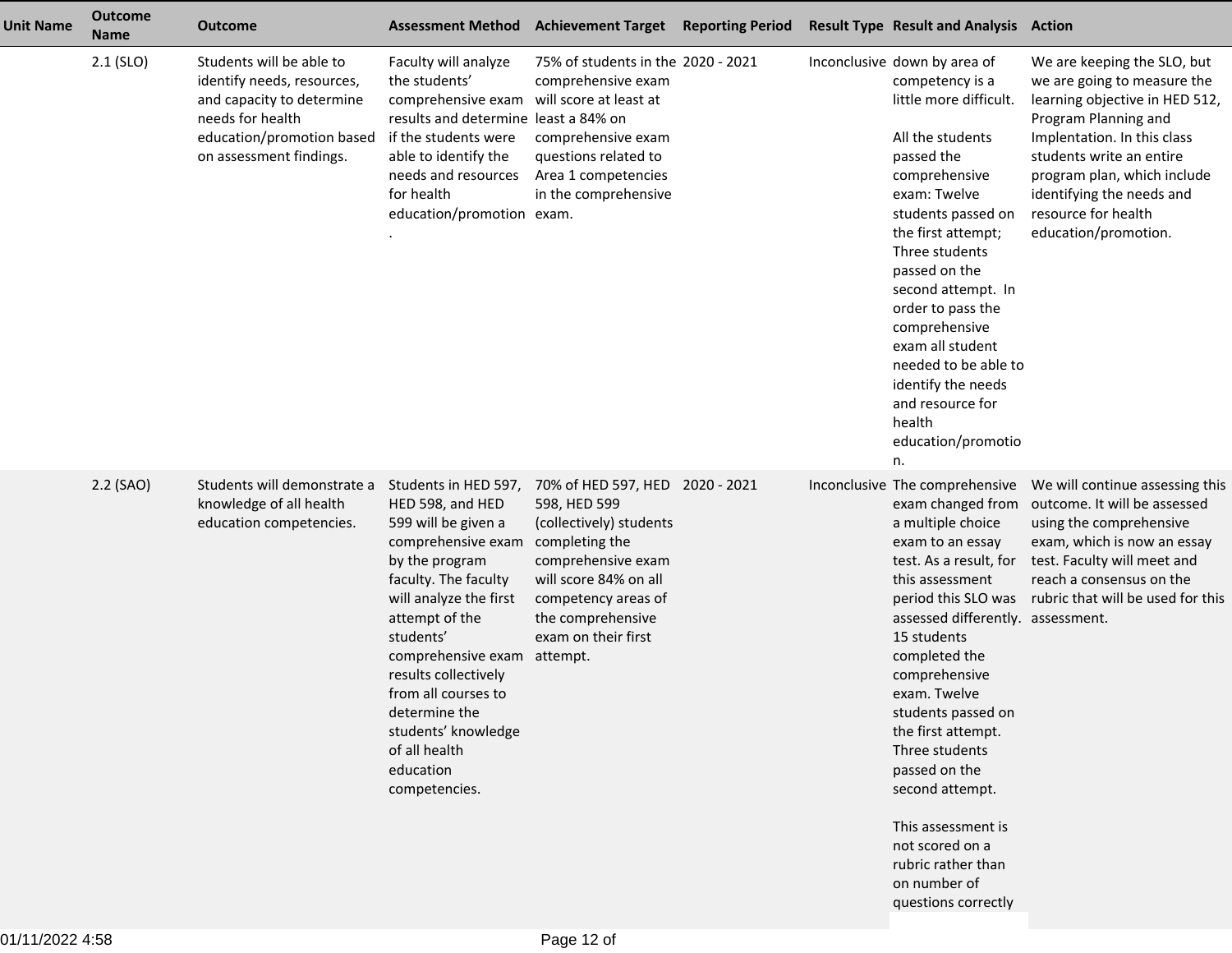| <b>Unit Name</b> | <b>Outcome</b><br><b>Name</b> | <b>Outcome</b>                                                                                                                                                                            | <b>Assessment Method</b>                                                                                                                                                                                                                                                                                                                                                                                                 | <b>Achievement Target Reporting Period</b>                                                                                                                                                                     |             |                        | <b>Result Type Result and Analysis Action</b>                                                                                                                     |                                                                                                                                                                                                                                          |
|------------------|-------------------------------|-------------------------------------------------------------------------------------------------------------------------------------------------------------------------------------------|--------------------------------------------------------------------------------------------------------------------------------------------------------------------------------------------------------------------------------------------------------------------------------------------------------------------------------------------------------------------------------------------------------------------------|----------------------------------------------------------------------------------------------------------------------------------------------------------------------------------------------------------------|-------------|------------------------|-------------------------------------------------------------------------------------------------------------------------------------------------------------------|------------------------------------------------------------------------------------------------------------------------------------------------------------------------------------------------------------------------------------------|
|                  | 2.2 (SAO)                     | Students will demonstrate a<br>knowledge of all health<br>education competencies.                                                                                                         | Students in HED 597,<br>HED 598, and HED<br>599 will be given a<br>comprehensive exam<br>by the program<br>faculty. The faculty<br>will analyze the first<br>attempt of the<br>students'<br>comprehensive exam attempt.<br>results collectively<br>from all courses to<br>determine the<br>students' knowledge<br>of all health<br>education<br>competencies.                                                            | 70% of HED 597, HED 2020 - 2021<br>598, HED 599<br>(collectively) students<br>completing the<br>comprehensive exam<br>will score 84% on all<br>competency areas of<br>the comprehensive<br>exam on their first |             | Inconclusive answered. |                                                                                                                                                                   | We will continue assessing this<br>outcome. It will be assessed<br>using the comprehensive<br>exam, which is now an essay<br>test. Faculty will meet and<br>reach a consensus on the<br>rubric that will be used for this<br>assessment. |
|                  | 3.1 (PO 2.a.)                 | The MSHE program will<br>promote regional<br>stewardship by cultivating<br>collaborations that increase<br>health and well-being<br>through partnerships across<br>campus and the region. | The MSHE program<br>will provide health<br>promotion<br>information to<br>students, faculty,<br>staff, and community<br>members at the<br>Women's Health<br>Awareness Week by<br>collaborating with<br>other programs on<br>campus and other<br>health care and social<br>service organizations<br>in the region.<br>Program coordinator<br>will assess this<br>program outcome by<br>keeping a<br>Participation Roster. | 40 vendors<br>representing<br>university programs<br>and community<br>organizations will take<br>part in the Women's<br><b>Health Awareness</b><br>Week.                                                       | 2020 - 2021 |                        | Inconclusive Activities for<br>Women's Health<br>Awareness week<br>were cancelled due<br>to health concerns<br>stemming from<br>COVID-19.                         | The program plans to reinstate<br>Women's Health Awareness<br>week in 2021-2022. This plan<br>may need to be reevaluated<br>should we see a spike in COVID<br>cases.                                                                     |
|                  | 4.1 (RO)                      | MSHE students in HED 599<br>will competently<br>communicate their research<br>findings in a presentation to<br>the departmental faculty.                                                  | Students orally<br>present their<br>research findings to<br>the departmental<br>faculty. Departmental Presentations based<br>faculty will evaluate<br>the research<br>presentations with                                                                                                                                                                                                                                 | 70% of students will<br>earn a score of<br>competent (3) on<br>their Oral<br>on their scores on the<br>Departmental Rubric.                                                                                    | 2020 - 2021 |                        | Inconclusive This has changed<br>from taking place in<br>HED 599 to HED 597<br>(Capstone<br>Research). The<br>format changed<br>from live oral<br>presentation to | The oral presentation of<br>research will still be used for<br>the 2021-2022 term. The<br>format of the presentation will<br>go back to live video<br>presentation. The format will<br>change with students<br>presenting and "elevator  |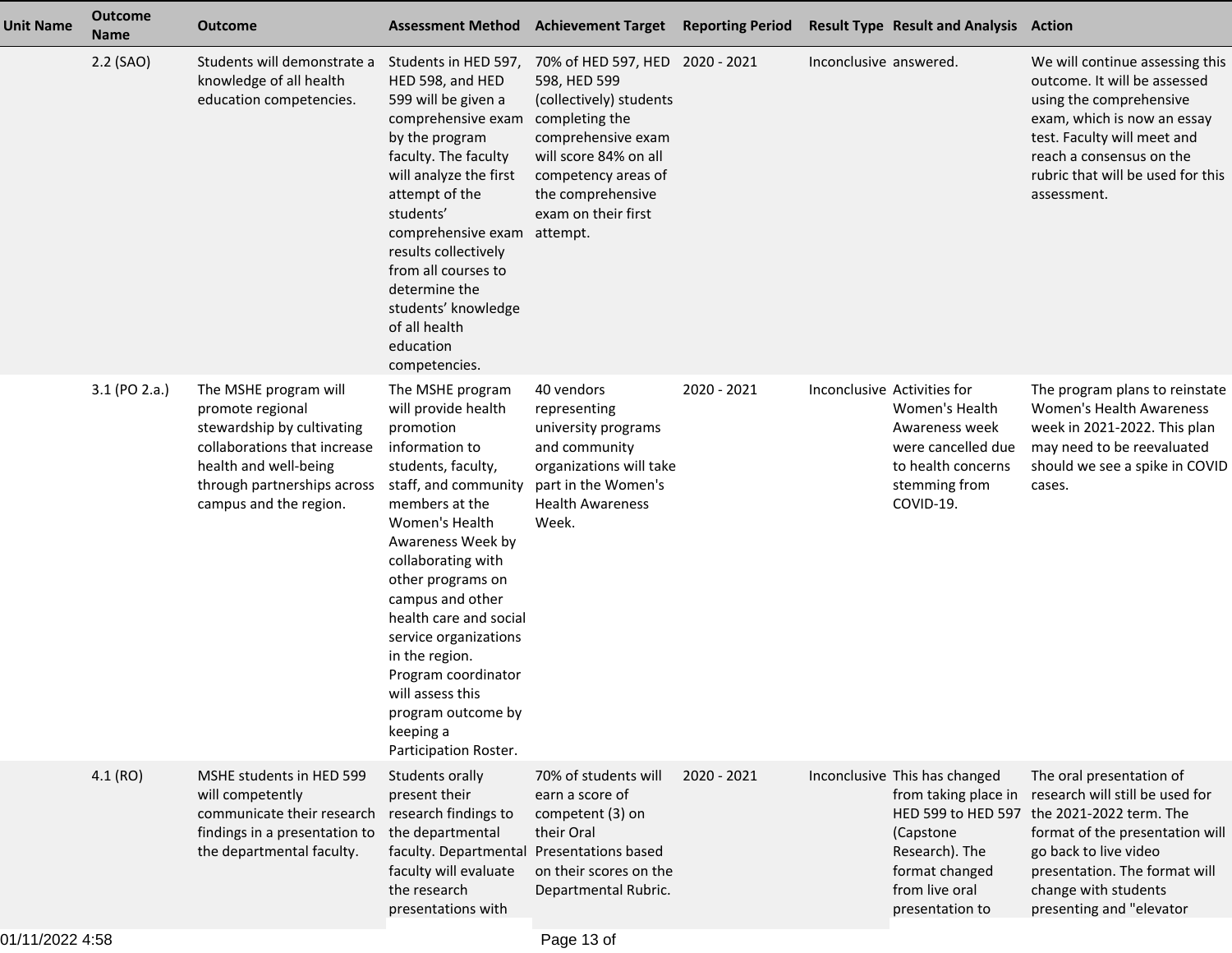| <b>Unit Name</b> | <b>Outcome</b><br><b>Name</b> | <b>Outcome</b>                                                                                                                           | <b>Assessment Method</b>                                                                                                                                                                                       | <b>Achievement Target</b>                                                                                                                | <b>Reporting Period</b> |                          | <b>Result Type Result and Analysis Action</b>                                                                                                                                                                                                                                                                                                                                                                                           |                                                                                               |
|------------------|-------------------------------|------------------------------------------------------------------------------------------------------------------------------------------|----------------------------------------------------------------------------------------------------------------------------------------------------------------------------------------------------------------|------------------------------------------------------------------------------------------------------------------------------------------|-------------------------|--------------------------|-----------------------------------------------------------------------------------------------------------------------------------------------------------------------------------------------------------------------------------------------------------------------------------------------------------------------------------------------------------------------------------------------------------------------------------------|-----------------------------------------------------------------------------------------------|
|                  | 4.1 (RO)                      | MSHE students in HED 599<br>will competently<br>communicate their research<br>findings in a presentation to<br>the departmental faculty. | the Departmental<br>Rubric to determine if earn a score of<br>achievement target<br>was met.                                                                                                                   | 70% of students will<br>competent (3) on<br>their Oral<br>Presentations based<br>on their scores on the<br>Departmental Rubric.          | 2020 - 2021             |                          | Inconclusive recorded video<br>presentation.<br>Additionally, since<br>most students had<br>not completed the<br>data analysis during<br>the Spirng term<br>when COVID<br>curtailed many<br>campus activities,<br>the students<br>presented<br>reflections on how<br>research plans are<br>affected by external<br>events.                                                                                                              | speech," 1-3 minutes in length,<br>in which students hit the<br>highlights of their research. |
|                  | 5.1 (PO 4.d.)                 | MSHE students in HED 598<br>and 599 will develop<br>confidence in their<br>competencies.                                                 | HED 598 and 599<br>students will be given HED 598 and 599<br>an Exit Survey, and<br>departmental faculty<br>will review and<br>analyze the survey<br>results to determine<br>if achievement target<br>was met. | 90% of participating<br>students in the Exit<br>Survey will report a<br>"confident" level in<br>evaluating health<br>education programs. | 2020 - 2021             | <b>Target Not</b><br>Met | 11 out of 15 (73%)<br>students listed<br>felling at least<br>confident. 4 (26%) of<br>the students<br>reported feeling<br>somewhat confident<br><b>EVALUTATION</b><br>Very confident<br>Very confident<br>Somewhat confident<br>Somewhat confident<br>Somewhat confident<br>Somewhat confident<br>Confident<br>Confident<br>Confident<br>Confident<br>Very confident<br>Very confident<br>Confident<br>Very confident<br>Very confident | The faculty of the MPH<br>program will re-evaluate the<br>exit survey.                        |
|                  |                               |                                                                                                                                          | HED 598 and 599<br>students will be given HED 598 and 599<br>an Exit Survey, and<br>departmental faculty<br>will review and                                                                                    | 90% of participating<br>students in the Exit<br>Survey will report a<br>"confident" level in                                             | 2020 - 2021             |                          | students (93.3%)<br>reported being at<br>least confident in<br>implementing health                                                                                                                                                                                                                                                                                                                                                      | Target Met All but one of the 15 MPH faculty will reassess the<br>use of the Exit survey.     |
|                  |                               |                                                                                                                                          |                                                                                                                                                                                                                |                                                                                                                                          |                         |                          |                                                                                                                                                                                                                                                                                                                                                                                                                                         |                                                                                               |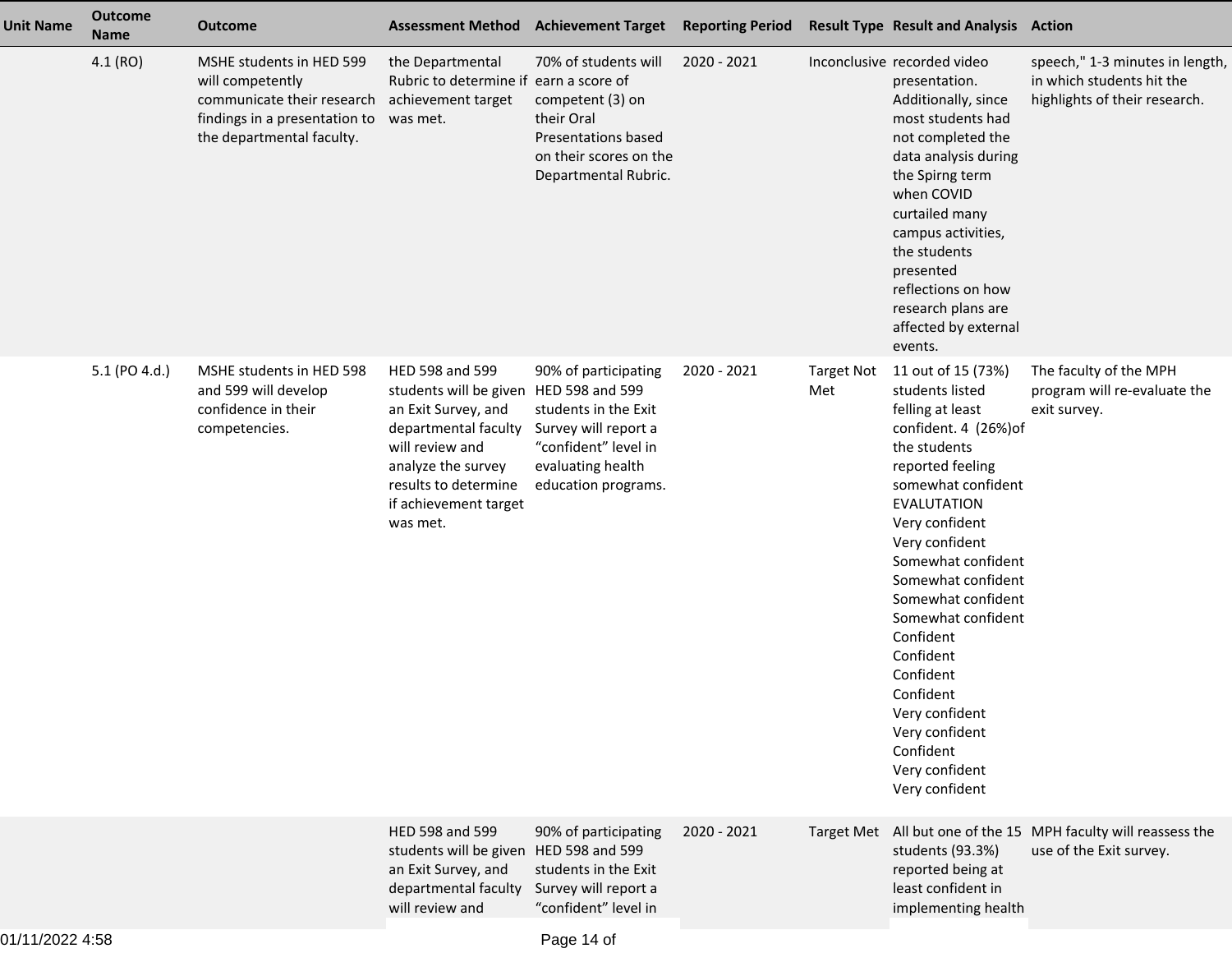| <b>Unit Name</b> | <b>Outcome</b><br><b>Name</b> | <b>Outcome</b> |                                                                                                                                                                                                                | <b>Assessment Method Achievement Target</b>                                                                                            | <b>Reporting Period</b> |                      | <b>Result Type Result and Analysis Action</b>                                                                                                                                                                                                                                                                                                                                                                         |                                                                                                        |
|------------------|-------------------------------|----------------|----------------------------------------------------------------------------------------------------------------------------------------------------------------------------------------------------------------|----------------------------------------------------------------------------------------------------------------------------------------|-------------------------|----------------------|-----------------------------------------------------------------------------------------------------------------------------------------------------------------------------------------------------------------------------------------------------------------------------------------------------------------------------------------------------------------------------------------------------------------------|--------------------------------------------------------------------------------------------------------|
|                  |                               |                | analyze the survey<br>results to determine<br>if achievement target<br>was met.                                                                                                                                | implementing health<br>education programs.                                                                                             | 2020 - 2021             | Target Met programs. | implementing<br>Confident<br>Very confident<br>Confident<br>Confident<br>Somewhat confident<br>Confident<br>Confident<br>Confident<br>Confident<br>Confident<br>Very confident<br>Very confident<br>Very confident<br>Very confident<br>Very confident                                                                                                                                                                | MPH faculty will reassess the<br>use of the Exit survey.                                               |
|                  |                               |                | HED 598 and 599<br>students will be given HED 598 and 599<br>an Exit Survey, and<br>departmental faculty<br>will review and<br>analyze the survey<br>results to determine<br>if achievement target<br>was met. | 90% of participating<br>students in the Exit<br>Survey will report a<br>"confident" level in<br>planning health<br>education programs. | 2020 - 2021             | <b>Target Met</b>    | All students<br>reported feeling<br>confident and very<br>confident.<br>student planning<br>$\mathsf{C}$<br>Very<br>confident<br>Confident<br>D<br>Confident<br>Ε<br>Confident<br>F<br>Confident<br>G<br>Confident<br>H<br>Confident<br>Confident<br>Confident<br>К<br>A Confident<br>Very<br>B <sub>a</sub><br>confident<br>L Very<br>confident<br>M Very<br>confident<br>N Very<br>confident<br>O Very<br>confident | This outcome will be re-<br>evaluated by the faculty in the<br>MPH program. Likely it will be<br>kept. |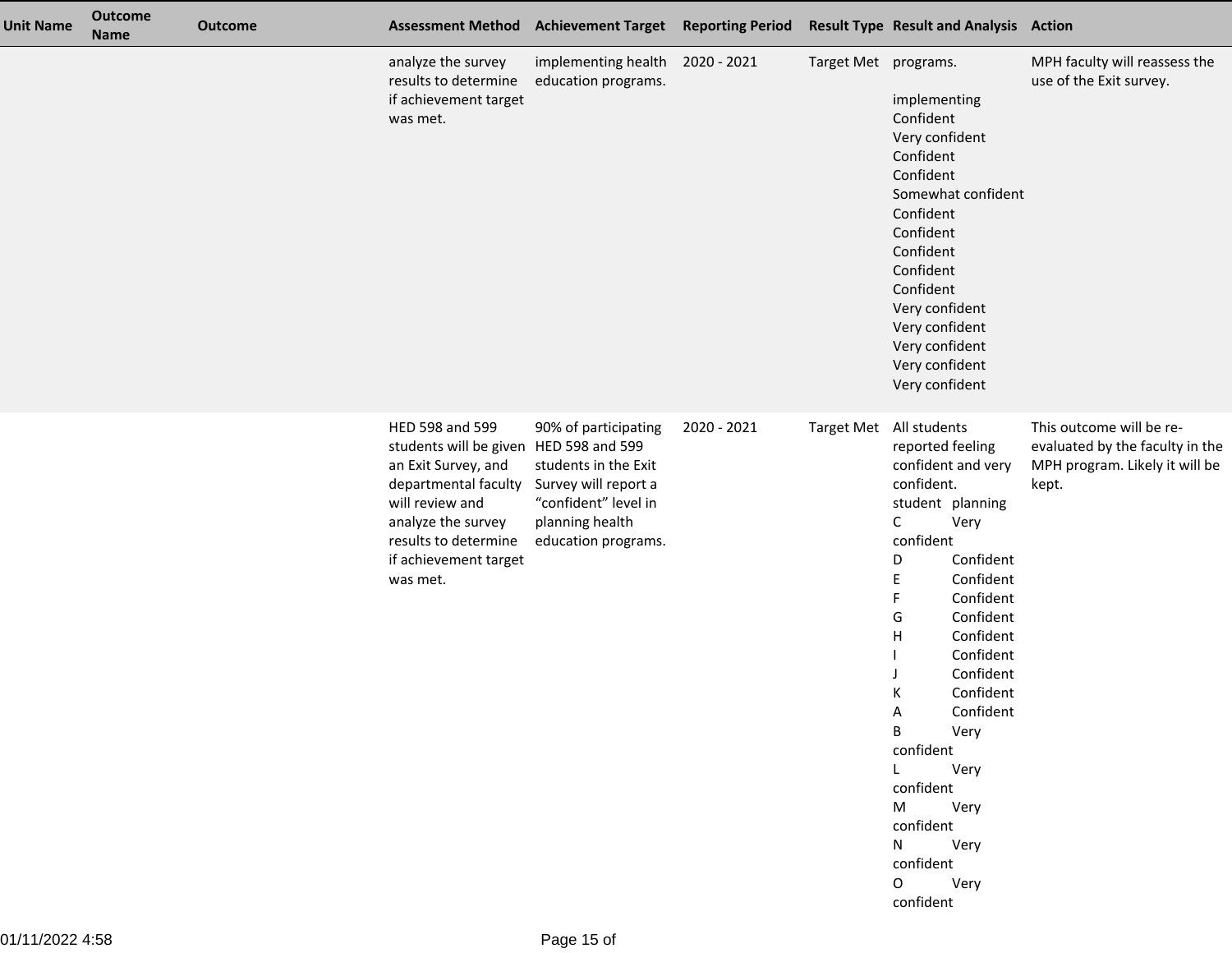| <b>Unit Name</b>                                                                                | <b>Outcome</b><br><b>Name</b> | <b>Outcome</b>                                                                                                                                                       | <b>Assessment Method Achievement Target</b>                                                                                                                                                                                                                                                                                           |                                                                                                                                                                                                                                        | <b>Reporting Period</b> |                   | <b>Result Type Result and Analysis Action</b>                                                                                                                                                                                                                                                                                                                                                                                                                    |                                                                                                                                                                                                                             |
|-------------------------------------------------------------------------------------------------|-------------------------------|----------------------------------------------------------------------------------------------------------------------------------------------------------------------|---------------------------------------------------------------------------------------------------------------------------------------------------------------------------------------------------------------------------------------------------------------------------------------------------------------------------------------|----------------------------------------------------------------------------------------------------------------------------------------------------------------------------------------------------------------------------------------|-------------------------|-------------------|------------------------------------------------------------------------------------------------------------------------------------------------------------------------------------------------------------------------------------------------------------------------------------------------------------------------------------------------------------------------------------------------------------------------------------------------------------------|-----------------------------------------------------------------------------------------------------------------------------------------------------------------------------------------------------------------------------|
|                                                                                                 |                               |                                                                                                                                                                      | HED 598 and 599<br>students will be given HED 598 and 599<br>an Exit Survey, and<br>departmental faculty<br>will review and<br>analyze the survey<br>results to determine<br>if achievement target<br>was met.                                                                                                                        | 90% of participating<br>students in the Exit<br>Survey will report a<br>"confident" level in<br>planning health<br>education programs.                                                                                                 | 2020 - 2021             | <b>Target Met</b> |                                                                                                                                                                                                                                                                                                                                                                                                                                                                  | This outcome will be re-<br>evaluated by the faculty in the<br>MPH program. Likely it will be<br>kept.                                                                                                                      |
| Program -<br>Public<br>Health<br>Education<br>(including<br>Minor) - BS,<br>BAS {2016-<br>2017} | $1.1$ (SLO)                   | Students will be able to<br>create a program using the<br>health behavior model.                                                                                     | in HED 450 will<br>develop a health<br>program, for which<br>they will use a health Communication<br>behavior model. This VALUE Rubric for the<br>will be assessed by<br>the AAC&U Written<br>Communication<br>VALUE Rubric, in<br>which students will<br>either be below<br>target (1), meet<br>target (2), exceed<br>target $(3)$ . | Students participating The average score of 2020 - 2021<br>HED 450 students<br>assessed will be 2 on<br>the AAC&U Written<br>health behavior<br>model component on<br>the Health Program<br>assignment.                                |                         |                   | Target Met Fall 2020 (n=15)<br>100% of students<br>developed a health<br>program for which<br>they will use a<br>health behavior<br>model. 27% (n=4)<br>exceeded target,<br>67% (n=10) met<br>target, and $6\%$ (n=1)<br>below target.<br>Spring 2021 (n=39)<br>100% of students<br>developed a health<br>program for which<br>they will use a<br>health behavior<br>model. 15% (n=6)<br>below target, 54%<br>(n=21) met target,<br>31% (n=12) exceed<br>target. | Faculty in the department feel<br>that the assessment method<br>should be revised. Faculty in<br>the department will reevaluate<br>the assessment methods for<br>this analysis during the Fall<br>semester program meeting. |
|                                                                                                 | 1.2 (SLO)                     | Students will apply the basic Students participating The average score of<br>public health sciences in<br>planning, implementing, and<br>evaluation health programs. | in HED 450 will<br>develop a health<br>program, for which<br>they will apply the<br>basic public health<br>sciences in planning,<br>implementing, and<br>evaluation health<br>programs. This will be implementing, and<br>assessed by the<br>AAC&U Written<br>Communication                                                           | HED 450 students<br>assessed will be 2 on<br>the AAC&U Written<br>Communication<br><b>VALUE Rubric for</b><br>applying the basic<br>public health sciences<br>in planning,<br>evaluation health<br>programs component<br>on the Health | 2020 - 2021             |                   | Target Met Fall 2020 (n=15)<br>100% of students<br>developed a health<br>program for which<br>they will apply the<br>basic public health<br>sciences in planning,<br>implementing, and<br>evaluation health<br>programs. 67%<br>$(n=10)$ exceeded<br>target, 20% (n=3)<br>met target, and 13%                                                                                                                                                                    | Faculty in the department feel<br>that the assessment method<br>should be revised. Faculty in<br>the department will reevaluate<br>the assessment methods for<br>this analysis during the Fall<br>semester program meeting. |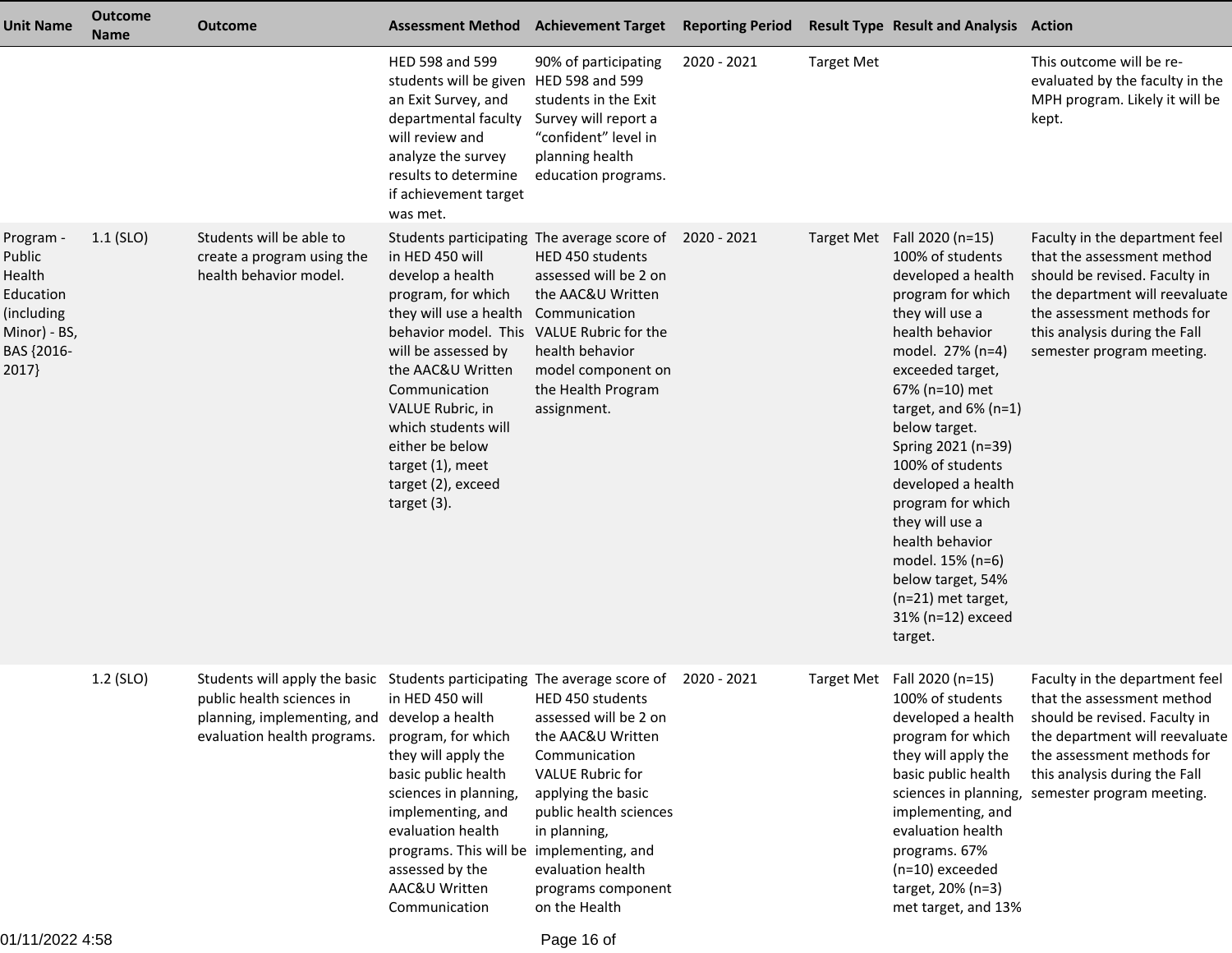| <b>Unit Name</b> | <b>Outcome</b><br><b>Name</b> | <b>Outcome</b>                                                                                                                                              | <b>Assessment Method</b>                                                                                                                                                                                                                                                                               | <b>Achievement Target Reporting Period</b>                                                                                                                                                                                                                           |                   | <b>Result Type Result and Analysis Action</b>                                                                                                                                                                                                                                                                                                                                  |                                                                                                                                                                                                                             |
|------------------|-------------------------------|-------------------------------------------------------------------------------------------------------------------------------------------------------------|--------------------------------------------------------------------------------------------------------------------------------------------------------------------------------------------------------------------------------------------------------------------------------------------------------|----------------------------------------------------------------------------------------------------------------------------------------------------------------------------------------------------------------------------------------------------------------------|-------------------|--------------------------------------------------------------------------------------------------------------------------------------------------------------------------------------------------------------------------------------------------------------------------------------------------------------------------------------------------------------------------------|-----------------------------------------------------------------------------------------------------------------------------------------------------------------------------------------------------------------------------|
|                  | 1.2 (SLO)                     | Students will apply the basic VALUE Rubric, in<br>public health sciences in<br>planning, implementing, and either be below<br>evaluation health programs.   | which students will<br>target (1), meet<br>target (2), exceed<br>target $(3)$ .                                                                                                                                                                                                                        | Program assignment. 2020 - 2021                                                                                                                                                                                                                                      |                   | Target Met (n=2) below target.<br>Spring 2021 (n=39).<br>100% of students<br>developed a health<br>program for which<br>they will apply the<br>basic public health<br>sciences in planning,<br>implementing, and<br>evaluation health<br>programs.<br>15% (n=6) below<br>target, 51% (n=20)<br>met target, 34%<br>$(n=13)$ exceed<br>target.                                   | Faculty in the department feel<br>that the assessment method<br>should be revised. Faculty in<br>the department will reevaluate<br>the assessment methods for<br>this analysis during the Fall<br>semester program meeting. |
|                  | 2.1 (PO 3.a.)                 | Full-time faculty will use at<br>least 3 different instructional<br>technologies to provide<br>interactive learning<br>environments for online<br>students. | At the end of the Fall<br>semester, faculty will<br>review and analyze<br>the Fall Online PHE<br><b>Course Evaluations</b><br>Survey results to<br>determine if the 3<br>instructional<br>technologies used by<br>faculty provided<br>interactive learning<br>environments for the<br>online students. | 80% of all online PHE 2020 - 2021<br>students participating<br>in the Fall Online PHE<br><b>Course Evaluations</b><br>Survey will either<br>"agree or strongly<br>agree" that the<br>delivery method of<br>this course was<br>appropriate for the<br>subject matter. | Target Met        | Fall 2020 Course<br><b>Evaluation Results:</b><br>$69.78\% + 25.65\% =$<br>95.43%<br>(participation<br>$460/523 - 87.95\%)$<br><b>Strongly Agree-</b><br>$321/460 - 69.78%$<br>Agree - 118/460 -<br>25.65%<br>Neither Agree or<br>Disagree $-11/460-$<br>2.39%<br>Disagree $-5/460-$<br>1.09%<br>Strongly Disagree -<br>$4/460 - 0.87%$<br>Not Applicable -<br>$1/460 - 0.22%$ | Faculty in the department feel<br>that the assessment method<br>should be revised. Faculty in<br>the department will reevaluate<br>the assessment methods for<br>this analysis during the Fall<br>semester program meeting. |
|                  |                               |                                                                                                                                                             | At the end of the<br>Spring semester,<br>faculty will review<br>and analyze the<br>Spring Online PHE<br><b>Course Evaluations</b><br>Survey results to<br>determine if the 3                                                                                                                           | 80% of all online PHE 2020 - 2021<br>students participating<br>in the Spring Online<br><b>PHE Course</b><br><b>Evaluations Survey</b><br>will either "agree or<br>strongly agree" that<br>the delivery method                                                        | <b>Target Met</b> | Spring 2021 Course<br><b>Evaluation Results:</b><br>$65.68\% + 27.92\% =$<br>93.60%<br>(participation<br>437/585 - 74.70%)<br><b>Strongly Agree-</b><br>287/437 - 68.68%                                                                                                                                                                                                       | Faculty in the department feel<br>that the assessment method<br>should be revised. Faculty in<br>the department will reevaluate<br>the assessment methods for<br>this analysis during the Fall<br>semester program meeting. |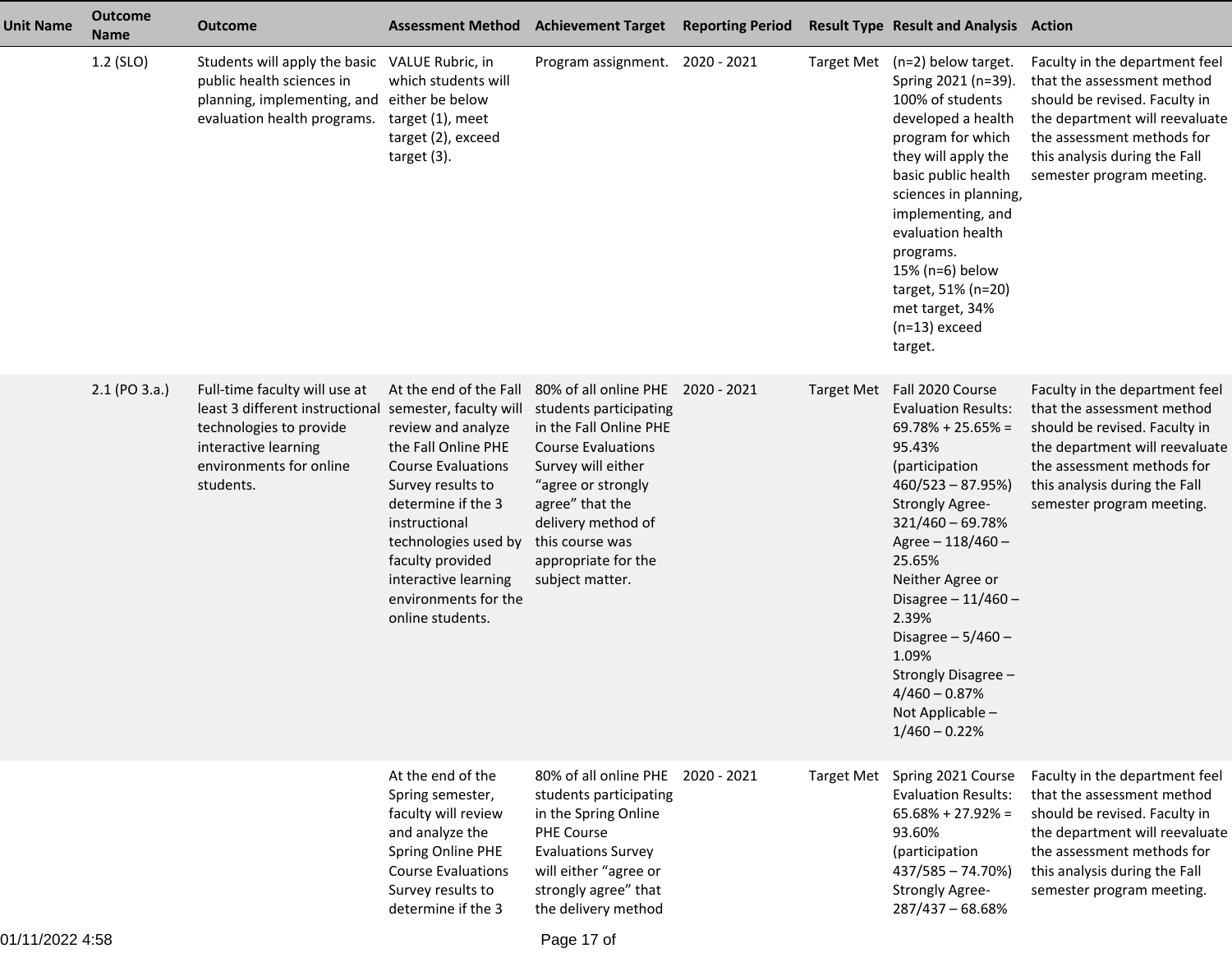| <b>Unit Name</b> | <b>Outcome</b><br><b>Name</b> | <b>Outcome</b>                                                                                                                                                                            | <b>Assessment Method</b>                                                                                                                                                                                                                                                             | <b>Achievement Target Reporting Period</b>                                                                                                                                                                                                                                                               |             | <b>Result Type Result and Analysis Action</b>                                                                                                                                                         |                                                                                                                                                                                                                                                 |
|------------------|-------------------------------|-------------------------------------------------------------------------------------------------------------------------------------------------------------------------------------------|--------------------------------------------------------------------------------------------------------------------------------------------------------------------------------------------------------------------------------------------------------------------------------------|----------------------------------------------------------------------------------------------------------------------------------------------------------------------------------------------------------------------------------------------------------------------------------------------------------|-------------|-------------------------------------------------------------------------------------------------------------------------------------------------------------------------------------------------------|-------------------------------------------------------------------------------------------------------------------------------------------------------------------------------------------------------------------------------------------------|
|                  |                               |                                                                                                                                                                                           | instructional<br>technologies used by<br>faculty provided<br>interactive learning<br>environments for the<br>online students.                                                                                                                                                        | of this course was<br>appropriate for the<br>subject matter.                                                                                                                                                                                                                                             | 2020 - 2021 | Target Met Agree - 122/437 -<br>27.92%<br>Neither Agree or<br>Disagree $-22/437-$<br>5.03%<br>Disagree - 2/437 -<br>0.46%<br>Strongly Disagree -<br>4/437 - 0.92%<br>Not Applicable -<br>$0/437 - 0%$ | Faculty in the department feel<br>that the assessment method<br>should be revised. Faculty in<br>the department will reevaluate<br>the assessment methods for<br>this analysis during the Fall<br>semester program meeting.                     |
|                  | 3.1 (GEO 1.c.)                | Students will be able to<br>effectively present<br>information, arguments, and<br>ideas in oral, written, and<br>visual forms for the careers<br>available in Public Health<br>Education. | Students in HED 250<br>will be able to<br>present information,<br>arguments, and ideas<br>in oral form for the<br>careers available in<br><b>Public Health</b><br>Education. This will<br>be assessed using the information,<br>AAC&U Oral<br>Communication<br><b>VALUE Rubric.</b>  | The average score of<br><b>HED 250 students</b><br>assessed will be 2 on<br>the AAC&U Oral<br>Communication<br>VALUE Rubric for the<br>component of<br>presentation of<br>arguments, and ideas<br>in oral form for the<br>careers available in<br><b>Public Health</b><br>Education.                     | 2020 - 2021 | course left the<br>university. The new<br>faculty teaching the<br>course did not<br>complete the<br>assessment.                                                                                       | Inconclusive Faculty teaching the Faculty in the department will<br>discuss this assessment in the<br>Fall 2021 department meeting.<br>The decision to either keep the<br>assessment or change the<br>assessment will be made at<br>that time.  |
|                  |                               |                                                                                                                                                                                           | Students in HED 250<br>will be able to<br>present information,<br>arguments, and ideas<br>in written and visual<br>forms for the careers<br>available in Public<br>Health Education.<br>This will be assessed<br>using the AAC&U<br>Written<br>Communication<br><b>VALUE Rubric.</b> | The average score of<br>HED 250 students<br>assessed will be 2 on<br>the AAC&U Written<br>Communication<br>VALUE Rubric for the<br>component of<br>presentation of<br>information,<br>arguments, and ideas<br>in written and visual<br>forms for the careers<br>available in Public<br>Health Education. | 2020 - 2021 | course left the<br>university. The new<br>faculty teaching the<br>course did not<br>assign this<br>assessment.                                                                                        | Inconclusive Faculty teaching this Faculty in the department will<br>discuss this assessment in the<br>Fall 2021 department meeting.<br>The decision to either keep the<br>assessment or change the<br>assessment will be made at<br>that time. |
|                  | 3.2 (SLO)                     | Students will demonstrate<br>the ability to locate, via<br>online resources, jobs<br>available within the field of<br>public health education.                                            | Students in HED 250<br>will demonstrate the<br>ability to locate, via<br>online resources, jobs or better on the HED<br>available within the                                                                                                                                         | The average score of<br>HED 250 students<br>assessed will be 70%<br>250 Course Rubric for                                                                                                                                                                                                                | 2020 - 2021 | course left the<br>university. The new<br>faculty did not<br>assign this                                                                                                                              | Inconclusive Faculty teaching this Faculty in the department will<br>discuss this assessment in the<br>Fall 2021 department meeting.<br>The decision to either keep the<br>assessment or change the                                             |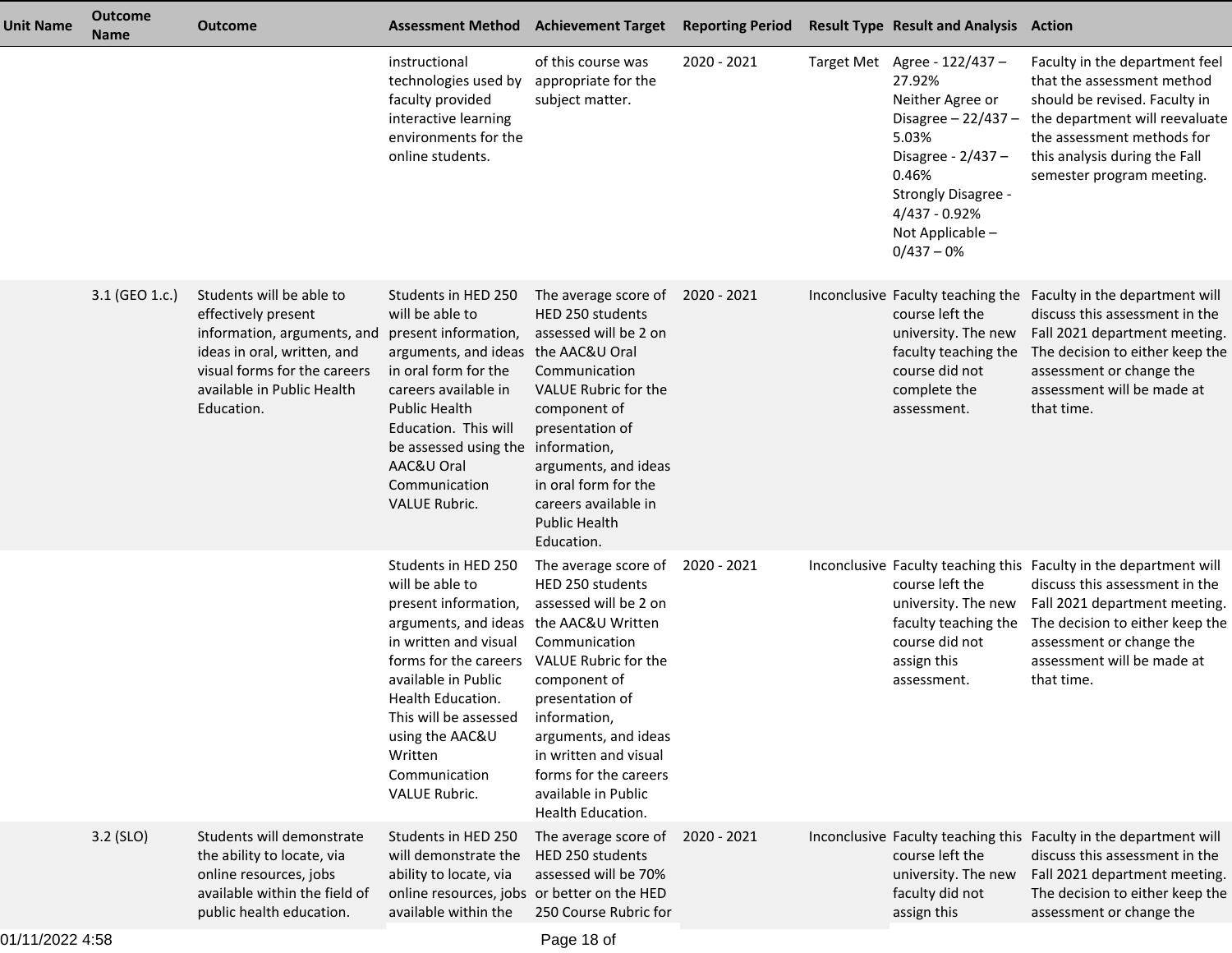| <b>Unit Name</b>                                          | <b>Outcome</b><br><b>Name</b> | <b>Outcome</b>                                                                                                                                                                                                                                               | <b>Assessment Method</b>                                                                                                                                                                                                  | <b>Achievement Target</b>                                                                                                                                                                                                                                                       | <b>Reporting Period</b> |                          | <b>Result Type Result and Analysis Action</b>                                                                                                                                                                                                                                                                                                                                                                                                                                                                                                                                                          |                                                                                                                                                                                                                                                 |
|-----------------------------------------------------------|-------------------------------|--------------------------------------------------------------------------------------------------------------------------------------------------------------------------------------------------------------------------------------------------------------|---------------------------------------------------------------------------------------------------------------------------------------------------------------------------------------------------------------------------|---------------------------------------------------------------------------------------------------------------------------------------------------------------------------------------------------------------------------------------------------------------------------------|-------------------------|--------------------------|--------------------------------------------------------------------------------------------------------------------------------------------------------------------------------------------------------------------------------------------------------------------------------------------------------------------------------------------------------------------------------------------------------------------------------------------------------------------------------------------------------------------------------------------------------------------------------------------------------|-------------------------------------------------------------------------------------------------------------------------------------------------------------------------------------------------------------------------------------------------|
|                                                           | 3.2 (SLO)                     | Students will demonstrate<br>the ability to locate, via<br>online resources, jobs<br>available within the field of<br>public health education.                                                                                                               | field of public health<br>education. This will<br>be assessed by a HED<br>250 Course Rubric, in<br>which students will<br>either be below<br>target (below 69%),<br>meet target (70-79%),<br>exceed target (80-<br>100%). | the component of the 2020 - 2021<br>ability to locate, via<br>online resources, jobs<br>available within the<br>field of public health<br>education.                                                                                                                            |                         | Inconclusive assignment. |                                                                                                                                                                                                                                                                                                                                                                                                                                                                                                                                                                                                        | assessment will be made at<br>that time.                                                                                                                                                                                                        |
|                                                           | 4.1 (SAO)                     | Students graduating from<br>this program will obtain one<br>of the following upon<br>graduation: job promotion as indicate if they will<br>a result of degree, a new job receive: job<br>as a result of degree, or<br>acceptance into a graduate<br>program. | Students in HED 498<br>will complete an Exit<br>Survey and will<br>promotion as a result<br>of degree, a new job<br>as a result of degree,<br>or acceptance into a<br>graduate program.                                   | 75% of HED 498<br>students participating<br>in the Exit Survey will<br>state that they have<br>obtained one of the<br>following upon<br>graduation: job<br>promotion as a result<br>of degree, a new job<br>as a result of degree,<br>or acceptance into a<br>graduate program. | 2020 - 2021             | <b>Target Not</b><br>Met | were given the<br>opportunity to<br>indicate if they will<br>receive a job<br>promotion, a new<br>job, or acceptance<br>to graduate school<br>as a result of the<br>degree during the<br>2020-2021 year<br>(n=45) indicated<br>that 11 were<br>planning to graduate<br>school, 1 received a<br>job promotion, 13<br>had accepted or<br>planned to accept a<br>new job at the time<br>of the course, 15 did<br>not respond to the<br>question, and 5 did<br>not take. Of the<br>students<br>completing, (n=40)<br>63% (n=25)<br>indicated either job<br>promotion, a new<br>job, or graduate<br>school. | Students in HED 498 Faculty in the department feel<br>that the assessment method<br>should be revised. Faculty in<br>the department will reevaluate<br>the assessment methods for<br>this analysis during the Fall<br>semester program meeting. |
| Program -<br>Sexual<br>Health -<br>Minor<br>${2018-2019}$ | $1.1$ (SAO)                   | Students graduating from<br>this minor will important an<br>increased understanding of<br>the importance sexual health complete an exit<br>education within the field of survey in which they                                                                | Students in their final<br>course for the sexual<br>health minor, will                                                                                                                                                    | 75% of students<br>participating in the<br>Exit Survey will state<br>that they have an<br>increased                                                                                                                                                                             | 2020 - 2021             |                          | Inconclusive Faculty teaching this<br>course left the<br>university. The<br>course was not<br>offered.                                                                                                                                                                                                                                                                                                                                                                                                                                                                                                 | Faculty in the department will<br>reevaluate the assessment<br>methods for this analysis<br>during the Fall semester<br>program meeting.                                                                                                        |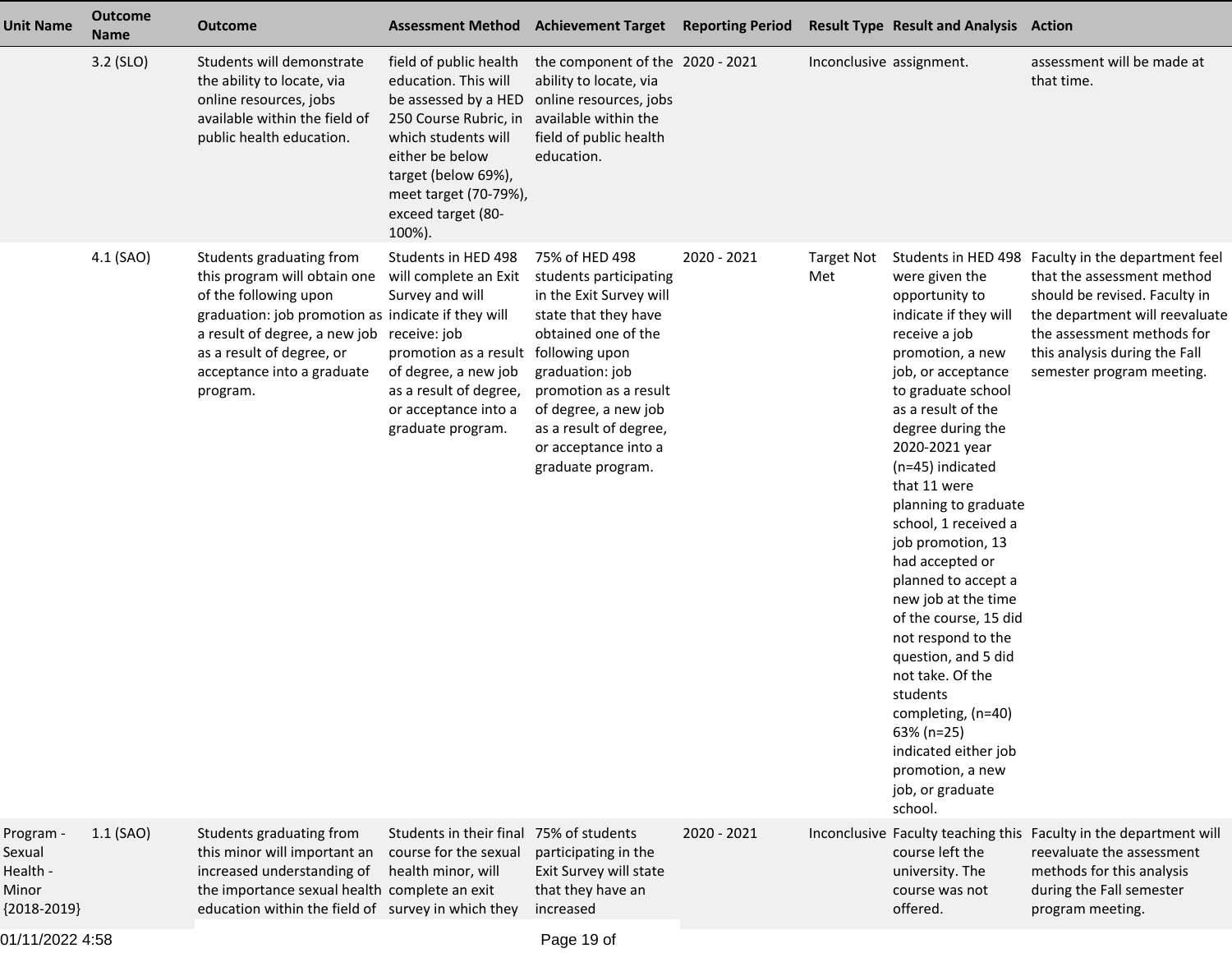| <b>Unit Name</b>                                          | <b>Outcome</b><br><b>Name</b> | <b>Outcome</b>                                                                                                                                                                                | <b>Assessment Method</b>                                                                                                                                                                                                                                                                                                                | <b>Achievement Target</b>                                                                                                                                                                                                                                                 | <b>Reporting Period</b> | <b>Result Type Result and Analysis Action</b>                    |                                                                                                                                                                             |
|-----------------------------------------------------------|-------------------------------|-----------------------------------------------------------------------------------------------------------------------------------------------------------------------------------------------|-----------------------------------------------------------------------------------------------------------------------------------------------------------------------------------------------------------------------------------------------------------------------------------------------------------------------------------------|---------------------------------------------------------------------------------------------------------------------------------------------------------------------------------------------------------------------------------------------------------------------------|-------------------------|------------------------------------------------------------------|-----------------------------------------------------------------------------------------------------------------------------------------------------------------------------|
| Program -<br>Sexual<br>Health -<br>Minor<br>${2018-2019}$ | $1.1$ (SAO)                   | public health.                                                                                                                                                                                | will report an<br>increased<br>understanding of the<br>importance of sexual<br>health education<br>within the field of<br>public health.                                                                                                                                                                                                | understanding of the 2020 - 2021<br>importance of sexual<br>health education<br>within the field of<br>public health as a<br>result of completing<br>the minor in sexual<br>health education.                                                                             |                         | course left the<br>university. The<br>course was not<br>offered. | Inconclusive Faculty teaching this Faculty in the department will<br>reevaluate the assessment<br>methods for this analysis<br>during the Fall semester<br>program meeting. |
|                                                           | 2.1 (GEO 5.a.)                | Students will demonstrate<br>the ability to transfer general Skills for Life-Long<br>education standards to their<br>major fields of study and to<br>make connections between<br>disciplines. | The Foundations &<br>Learning AAC&U<br>VALUE Rubric will be<br>used for the<br>assessment of this<br>achievement target<br>that will be<br>completed in HED<br>110 where students<br>will demonstrate the<br>ability to apply a<br>sexual health topic of<br>their choice to their<br>desired career<br>through their final<br>project. | The collective average 2020 - 2021<br>score of HED 110<br>students will be at<br>least a 3 or higher on<br>the Foundations &<br>Skills for Life-Long<br>Learning Rubric on<br>the final project<br>focused on applying<br>sexual health to their<br>major field of study. |                         | course left the<br>university. The<br>course was not<br>offered. | Inconclusive Faculty teaching this Faculty in the department will<br>reevaluate the assessment<br>methods for this analysis<br>during the Fall semester<br>program meeting. |
|                                                           | 3.1 (SLO)                     | Students will understand the Assessment of this<br>fundamental terminology of achievement target<br>sexual health education.                                                                  | will be completed in<br>HED 110 where<br>students will<br>demonstrate the<br>understanding of<br>fundamental sexual<br>health education<br>terminology through<br>section one of the<br>midterm exam.                                                                                                                                   | 75% of students in<br>HED 110 will score an<br>average of 70% or<br>higher on section one<br>of the midterm exam.                                                                                                                                                         | 2020 - 2021             | course left the<br>university. The<br>course was not<br>offered. | Inconclusive Faculty teaching this Faculty in the department will<br>reevaluate the assessment<br>methods for this analysis<br>during the Fall semester<br>program meeting. |
|                                                           | 3.2 (GEO 5.a.)                | Students will demonstrate<br>an understanding of specific<br>sexual health topics.                                                                                                            | Assessment of this<br>achievement target<br>will be completed in<br>HED 110 where<br>students will<br>demonstrate the<br>understanding of<br>various sexual health                                                                                                                                                                      | The collective average 2020 - 2021<br>score of HED 110<br>students will be at<br>least a 3 or higher on<br>the HED 110<br><b>Teamwork Values</b><br>Rubric on all<br>discussion boards.                                                                                   |                         | course left the<br>university. The<br>course was not<br>offered. | Inconclusive Faculty teaching this Faculty in the department will<br>reevaluate the assessment<br>methods for this analysis<br>during the Fall semester<br>program meeting. |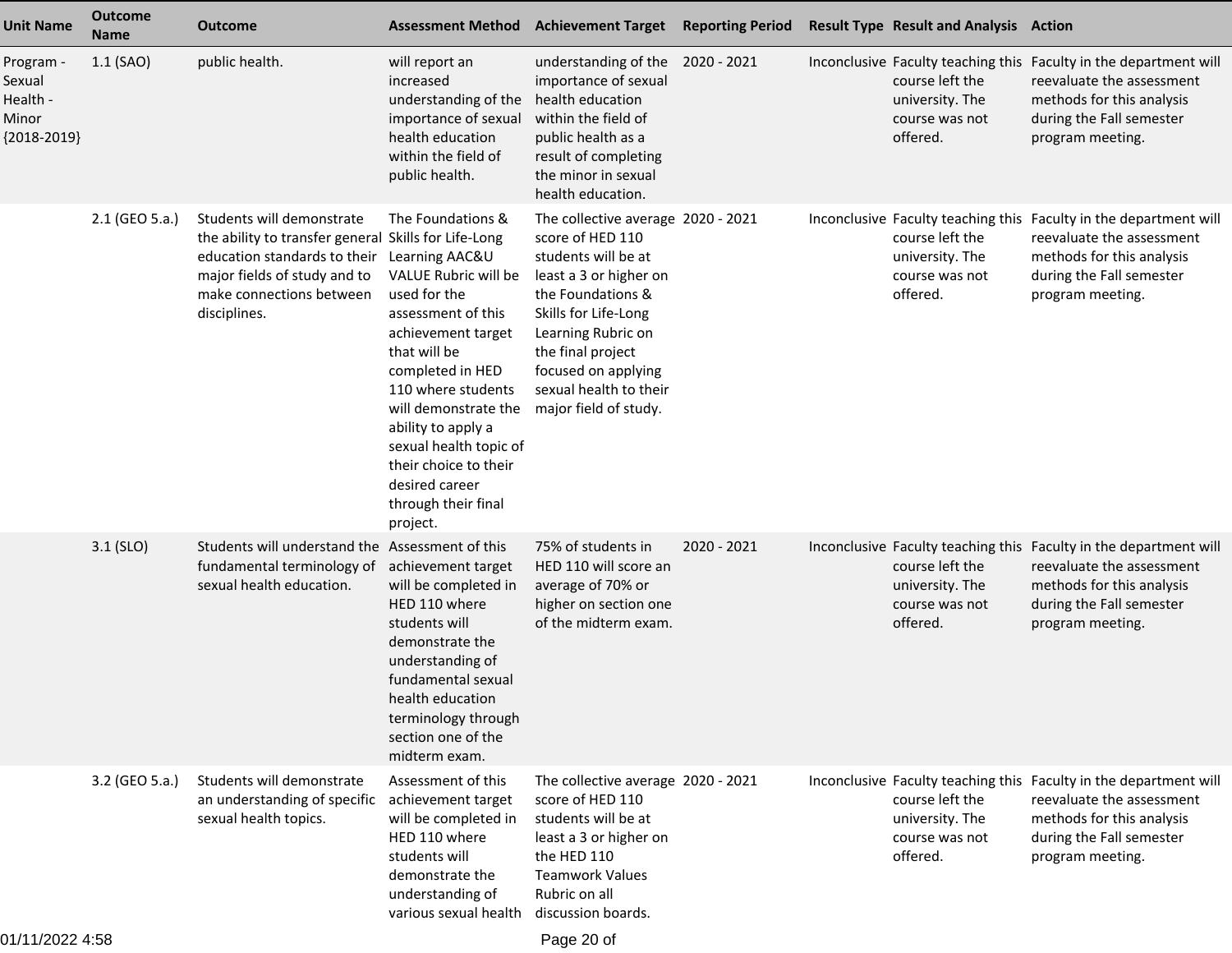| Unit Name                                                           | <b>Outcome</b><br><b>Name</b> | <b>Outcome</b>                                                                                                                                                            | <b>Assessment Method</b>                                                                                                                                                                                                                                                                                                                                         | <b>Achievement Target Reporting Period</b>                                                                                                                                                                                          |  | <b>Result Type Result and Analysis Action</b>                                                                                                            |                                                                                                                                                                             |
|---------------------------------------------------------------------|-------------------------------|---------------------------------------------------------------------------------------------------------------------------------------------------------------------------|------------------------------------------------------------------------------------------------------------------------------------------------------------------------------------------------------------------------------------------------------------------------------------------------------------------------------------------------------------------|-------------------------------------------------------------------------------------------------------------------------------------------------------------------------------------------------------------------------------------|--|----------------------------------------------------------------------------------------------------------------------------------------------------------|-----------------------------------------------------------------------------------------------------------------------------------------------------------------------------|
|                                                                     | 3.2 (GEO 5.a.)                | Students will demonstrate<br>an understanding of specific<br>sexual health topics.                                                                                        | boards, which the<br>HED 110 Teamwork<br>Values Rubric will be<br>used.                                                                                                                                                                                                                                                                                          | topics via 4 discussion The collective average 2020 - 2021<br>score of HED 110<br>students will be at<br>least a 3 or higher on<br>the HED 110<br><b>Teamwork Values</b><br>Rubric on all<br>discussion boards.                     |  | course left the<br>university. The<br>course was not<br>offered.                                                                                         | Inconclusive Faculty teaching this Faculty in the department will<br>reevaluate the assessment<br>methods for this analysis<br>during the Fall semester<br>program meeting. |
|                                                                     | $3.3$ (SLO)                   | Students will be able to<br>identify evidence-based<br>practices of sexual health<br>education.                                                                           | The HED 110 Course<br>Rubric will be used<br>for the assessment of<br>this achievement<br>target that will be<br>completed in HED<br>110 where students<br>will demonstrate the<br>ability to identify<br>evidence-based<br>practices of sexual<br>health education via<br>the "Evidence-Based<br><b>Practices of Sexual</b><br>Health Education"<br>assignment. | The collective average 2020 - 2021<br>score of HED 110<br>students will be at<br>least a 3 or higher on<br>the HED 110 Course<br>Rubric on the<br>"Evidence-Based<br><b>Practices of Sexual</b><br>Health Education"<br>assignment. |  | course left the<br>university. The<br>course was not<br>offered.                                                                                         | Inconclusive Faculty teaching this Faculty in the department will<br>reevaluate the assessment<br>methods for this analysis<br>during the Fall semester<br>program meeting. |
|                                                                     | 4.1 (PO 2.a.)                 | Students in the sexual health<br>minor will participate in a<br>state wide sexual health<br>campaign in partnership with informational videos<br>Teen Health Mississippi. | Departmental faculty<br>will assess the HED<br>110 students'<br>on sexual health<br>education to<br>determine if<br>achievement target<br>was met.                                                                                                                                                                                                               | 90% of the students in 2020 - 2021<br>the course will<br>participate in the<br>state wide sexual<br>health campaign in<br>partnership with Teen<br>Health Mississippi by<br>completing an<br>informational video.                   |  | course left the<br>university. the<br>course was not<br>offered.                                                                                         | Inconclusive Faculty teaching this Faculty in the department will<br>reevaluate the assessment<br>methods for this analysis<br>during the Fall semester<br>program meeting. |
| Program -<br>Speech<br>Language<br>Pathology -<br>BS {2016-<br>2017 |                               | 1.1 (GEO 1.c.) SLP seniors will apply<br>knowledge of<br>communication<br>development and disorders<br>to the treatment of children<br>with communication<br>disorders.   | SLP seniors enrolled<br>in SPA 311 will be<br>given an assignment<br>to write a treatment<br>plan for a fictional<br>articulation client.<br>Course instructor will VALUE Rubric.<br>evaluate the<br>treatment plan and<br>assign a score using<br>the AAC&U Written<br>Communication                                                                            | The average score of 2020 - 2021<br>students enrolled in<br>SPA 311 will earn at<br>least a "3" on the AAC<br>& U Written<br>Communication                                                                                          |  | Target Met All students earned Keep goal.<br>a 3 or better on the<br>AAC & U written<br>communication<br>value rubric. The<br>average score was a<br>96. |                                                                                                                                                                             |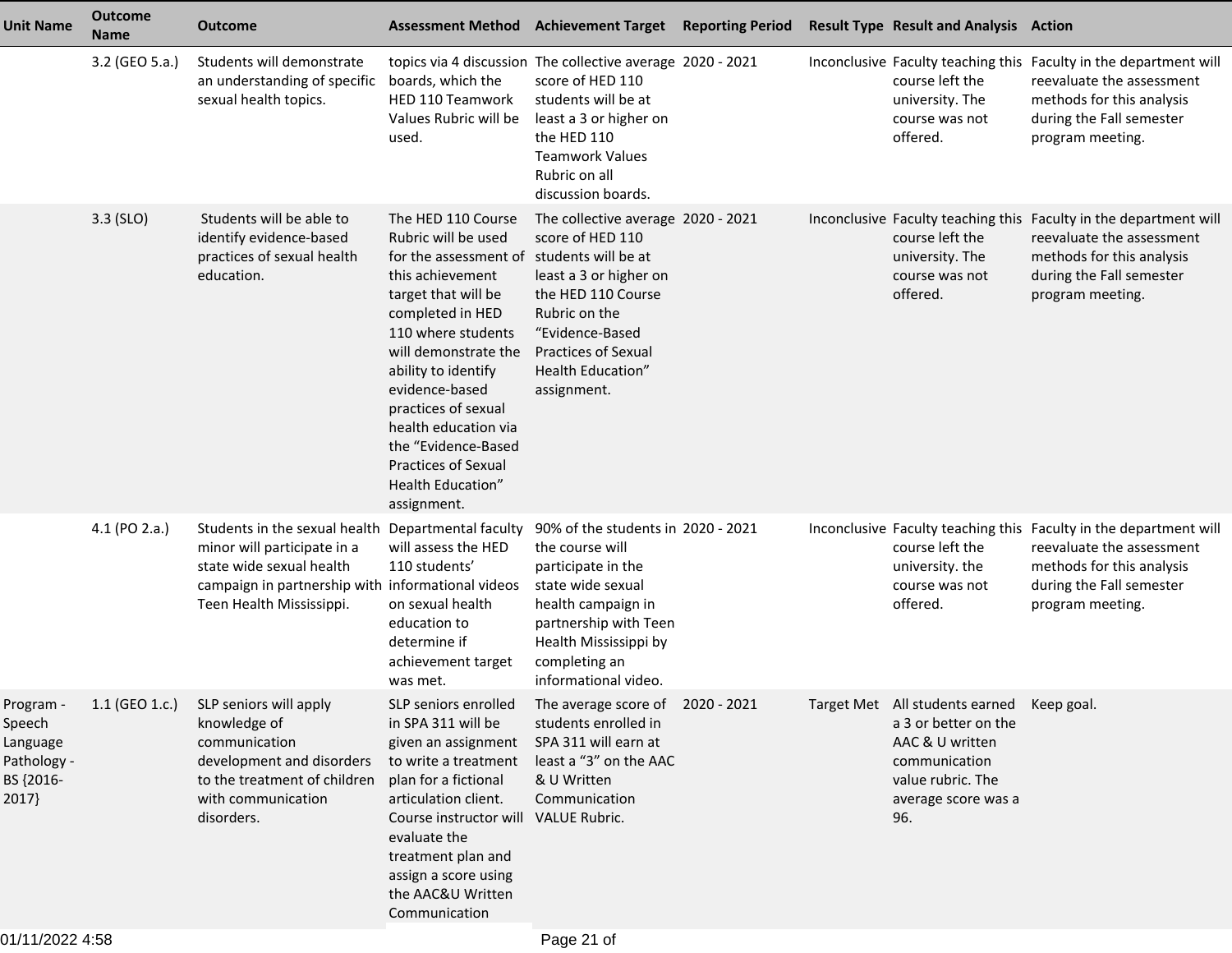| <b>Unit Name</b>                                                     | <b>Outcome</b><br><b>Name</b> | <b>Outcome</b>                                                                                                                                                               | <b>Assessment Method</b>                                                                                                                                                                                                                                                                                                                                                                                       | <b>Achievement Target</b>                                                                                                                                                                                                            | <b>Reporting Period</b> |                   | <b>Result Type Result and Analysis Action</b>                                                                                                                                                                                                                                                                                                                                                                          |                |
|----------------------------------------------------------------------|-------------------------------|------------------------------------------------------------------------------------------------------------------------------------------------------------------------------|----------------------------------------------------------------------------------------------------------------------------------------------------------------------------------------------------------------------------------------------------------------------------------------------------------------------------------------------------------------------------------------------------------------|--------------------------------------------------------------------------------------------------------------------------------------------------------------------------------------------------------------------------------------|-------------------------|-------------------|------------------------------------------------------------------------------------------------------------------------------------------------------------------------------------------------------------------------------------------------------------------------------------------------------------------------------------------------------------------------------------------------------------------------|----------------|
| Program -<br>Speech<br>Language<br>Pathology -<br>BS {2016-<br>2017} | 1.1 (GEO 1.c.)                | SLP seniors will apply<br>knowledge of<br>communication<br>development and disorders<br>to the treatment of children<br>with communication<br>disorders.                     | <b>VALUE Rubric.</b>                                                                                                                                                                                                                                                                                                                                                                                           | The average score of 2020 - 2021<br>students enrolled in<br>SPA 311 will earn at<br>least a "3" on the AAC<br>& U Written<br>Communication<br><b>VALUE Rubric.</b>                                                                   |                         |                   | Target Met All students earned<br>a 3 or better on the<br>AAC & U written<br>communication<br>value rubric. The<br>average score was a<br>96.                                                                                                                                                                                                                                                                          | Keep goal.     |
|                                                                      | 1.2 (SLO)                     | SLP undergraduate students SLP undergraduate<br>will observe clinical activities students will<br>and record aspects of<br>diagnostic evaluations and<br>clinical treatment. | complete Clinical<br><b>Observation Forms</b><br>recording and<br>analyzing what was<br>observed in clinical<br>activities. Clinical<br>faculty will review<br>and approve student<br>written content prior<br>to submission for<br>credit toward the<br>required number of<br>hours. Hours spent in<br>observation are<br>tabulated on a clinical<br>recording sheet and<br>signed by clinical<br>supervisor. | 100% of speech-<br>language<br>undergraduate<br>students will<br>successfully observe<br>clinical activities and<br>apply knowledge with<br>the appropriate<br>documentation<br>approved by<br>academic and clinical<br>instructors. | 2020 - 2021             | <b>Target Met</b> | 100% of slp<br>undergraduate<br>students completed<br>clinical observations<br>and forms that<br>require them to<br>analyze clinical<br>activity. The<br>documents were<br>reviewed, credited,<br>and verified by<br>program faculty.<br>Documentation for<br>each student is on<br>file in the speech<br>and hearing center<br>office. This<br>documentation is<br>required for<br>admission to<br>graduate programs. | Keep the goal. |
|                                                                      | 1.3 (SAO)                     | Undergraduate students will Clock Hour records to At least 90% of<br>complete 25 hours of clinical document completion graduating students<br>observation.                   | of each clinical<br>observation. Clinical<br>documents are<br>reviewed and verified appropriate<br>by Graduate<br>Practicum<br>Coordinator.                                                                                                                                                                                                                                                                    | will complete at least<br>25 hours of clinical<br>observation with the<br>documentation.                                                                                                                                             | 2020 - 2021             |                   | Target Met 94% (30/32)<br>students graduating<br>with a B.S. in SLP<br>and students<br>completing the<br>prerequisite<br>requirements<br>earned 25 or more<br>of clinical<br>observation hours.<br>Accrual of hours are<br>verified by faculty.<br>Documentatio nof<br>individual students'<br>hours are on file in<br>the SLP program<br>office.                                                                      | Keep goal.     |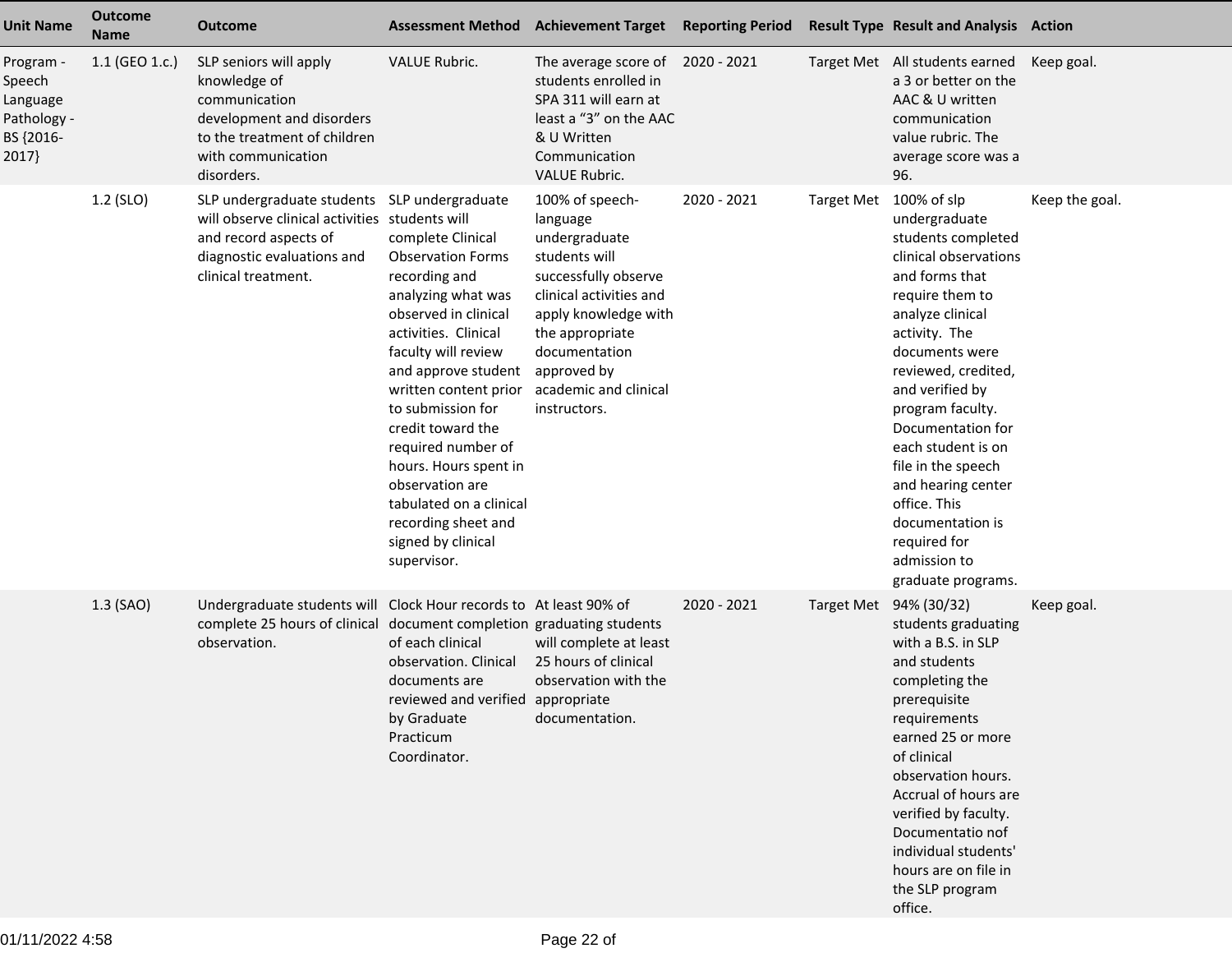| <b>Unit Name</b>                                                     | <b>Outcome</b><br><b>Name</b> | <b>Outcome</b>                                                                                                           |                                                                                                                                                                                                                                                                                                           | Assessment Method Achievement Target Reporting Period                                                                                                                                                                                       |             |                   | <b>Result Type Result and Analysis Action</b>                                                                                                                                                                                                                                                                                                                                                                                                                                                                      |            |
|----------------------------------------------------------------------|-------------------------------|--------------------------------------------------------------------------------------------------------------------------|-----------------------------------------------------------------------------------------------------------------------------------------------------------------------------------------------------------------------------------------------------------------------------------------------------------|---------------------------------------------------------------------------------------------------------------------------------------------------------------------------------------------------------------------------------------------|-------------|-------------------|--------------------------------------------------------------------------------------------------------------------------------------------------------------------------------------------------------------------------------------------------------------------------------------------------------------------------------------------------------------------------------------------------------------------------------------------------------------------------------------------------------------------|------------|
|                                                                      | 1.4 (SLO)                     | SLP undergraduate students<br>will conduct and evaluate<br>the outcome of basic hearing will successfully<br>screenings. | Students enrolled in<br>SPA 303 Audiology<br>complete one hearing demonstrate<br>screening and<br>evaluate the<br>outcome. Course<br>instructor will<br>observe the screening course instructor's<br>task and evaluate the observation and<br>clinical task as a<br>"pass" or "requires a<br>repetition." | No less than 90% of<br>students enrolled in<br>SPA 303 will<br>competency in<br>conducting a basic<br>hearing screening as<br>determined by the<br>evaluation.                                                                              | 2020 - 2021 |                   | Target Met 100% of student<br>enrolled in SPA 303<br>demonstrated<br>competency in<br>conducting a basic<br>hearing screening<br>and shallow<br>otoscopy as<br>determined by the<br>course instructor's<br>observation and<br>evaluation.                                                                                                                                                                                                                                                                          | Keep goal. |
|                                                                      | 2.1 (PO 4.d.)                 | Graduating SLP students will<br>express satisfaction with the<br>undergraduate curriculum.                               | The SLP<br>Undergraduate<br>Program Exit Survey<br>completed by<br>graduating seniors<br>will be reviewed by<br>the SLP faculty<br>members.                                                                                                                                                               | 80% of participating<br>graduating<br>undergraduate<br>students will express<br>satisfaction with the<br>undergraduate<br>curriculum as<br>documented by a<br>rating of 3.0 or above<br>on the SLP<br>Undergraduate<br>Program Exit Survey. | 2020 - 2021 | <b>Target Met</b> | Thirty four students Keep goal.<br>were enrolled in SPA<br>449 Neurology. The<br>students were<br>surveyed using<br>canvas to evaluate<br>their satisfaction<br>with the<br>undergraduate<br>curriculum. The<br>sample included<br>seniors, post-bac<br>students, and cross-<br>registered students.<br>Twenty-three<br>students responded<br>to the survey, 86%<br>have an average of<br>4.26 on a 5-point<br>Likert scale,<br>indicating the<br>students were<br>satisfied with the<br>undergraduate<br>program. |            |
| Program -<br>Speech<br>Language<br>Pathology -<br>MS {2016-<br>2017} | $1.1$ (SAO)                   | SLP graduate students will<br>successfully complete the<br>Praxis Examination in<br>Speech-Language Pathology.           | Students completing<br>the M.S. degree in<br>speech-language<br>pathology will take<br>the Praxis<br>Examination in<br>Speech-Language                                                                                                                                                                    | 80% of the cohort of<br>students completing<br>the M.S. degree will<br>earn a passing score<br>on the Praxis<br>Examination in<br>Speech-Language                                                                                           | 2020 - 2021 | <b>Target Met</b> | 94% of the students Keep goal.<br>earned a passing<br>score on the Praxis<br>Examination in<br>Speech language<br>Pathology<br>(5/24/2021).                                                                                                                                                                                                                                                                                                                                                                        |            |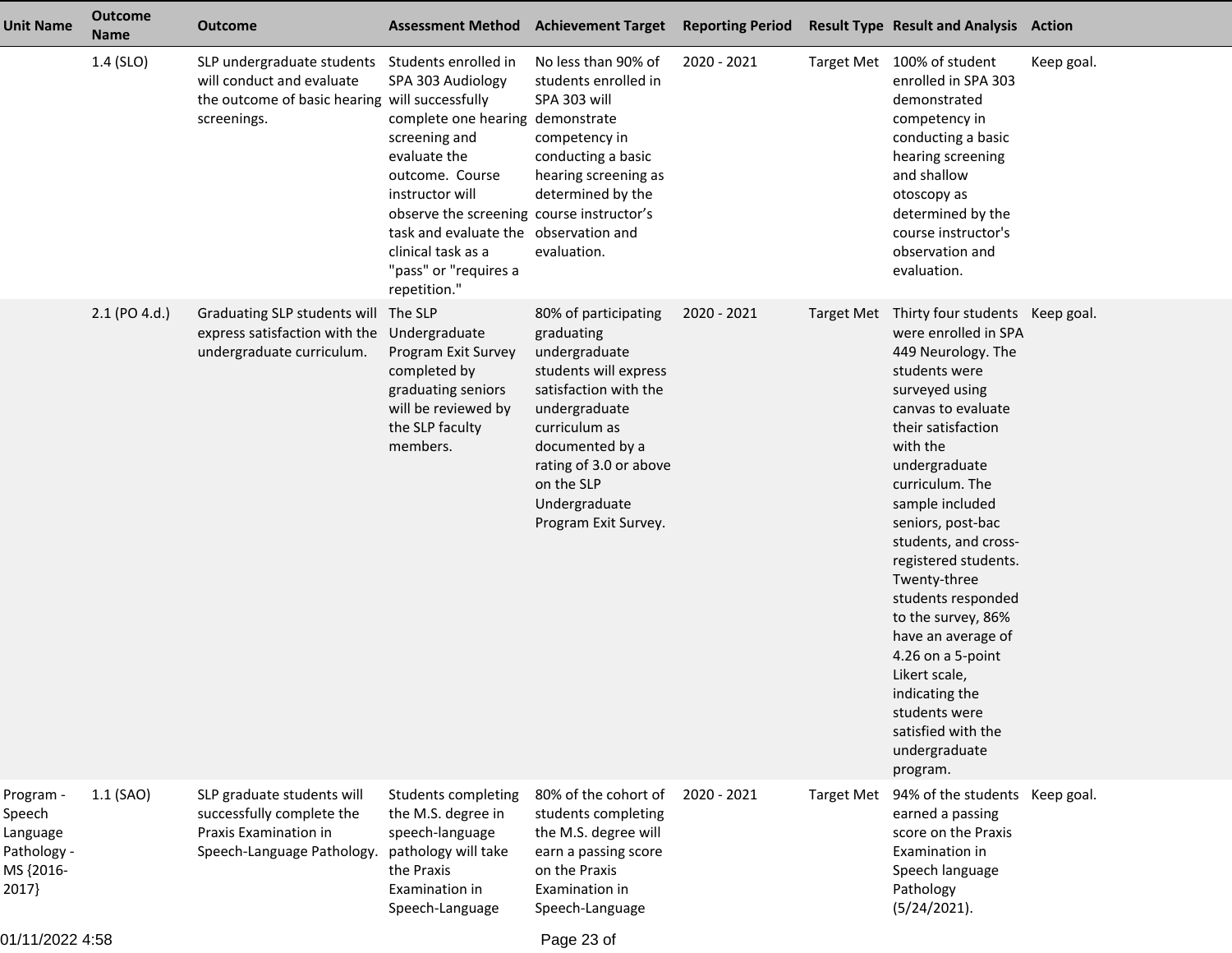| <b>Unit Name</b>                                                     | <b>Outcome</b><br>Name | <b>Outcome</b>                                                                                                                 |                                                                                                                                                                                                                                                                                                                                                                                                                                                                                            | Assessment Method Achievement Target Reporting Period                                                                                                                                                                            |             |                   | <b>Result Type Result and Analysis Action</b>                                                                                                               |            |
|----------------------------------------------------------------------|------------------------|--------------------------------------------------------------------------------------------------------------------------------|--------------------------------------------------------------------------------------------------------------------------------------------------------------------------------------------------------------------------------------------------------------------------------------------------------------------------------------------------------------------------------------------------------------------------------------------------------------------------------------------|----------------------------------------------------------------------------------------------------------------------------------------------------------------------------------------------------------------------------------|-------------|-------------------|-------------------------------------------------------------------------------------------------------------------------------------------------------------|------------|
| Program -<br>Speech<br>Language<br>Pathology -<br>MS {2016-<br>2017} | 1.1 (SAO)              | SLP graduate students will<br>successfully complete the<br>Praxis Examination in<br>Speech-Language Pathology.                 | Pathology. Scores<br>will be reviewed by<br>the SLP faculty.                                                                                                                                                                                                                                                                                                                                                                                                                               | Pathology.                                                                                                                                                                                                                       | 2020 - 2021 |                   | Target Met 94% of the students Keep goal.<br>earned a passing<br>score on the Praxis<br>Examination in<br>Speech language<br>Pathology<br>(5/24/2021).      |            |
|                                                                      | 1.2 (SLO)              | SLP graduate students<br>enrolled in SPA 522<br>Dysphagia will interpret<br>modified barium swallow<br>studies.                | SLP graduate<br>students will<br>interpret modified<br>barium swallow<br>studies using patients swallowing disorders<br>recorded on video<br>technology. This<br>competency will be<br>administered to each<br>student individually<br>by the course<br>instructor. The<br>grading system in<br>place: 1 point for<br>correct<br>interpretation; .5 for<br>a partially correct<br>interpretation; and, 0<br>points for incorrect<br>interpretation. A<br>total of 3 points is<br>required. | 100% of students<br>enrolled in SPA 522<br>will successfully<br>interpret/diagnose<br>viewed on<br>videofluroscopy on no<br>less than 3 out of 5<br>(60%) trials.                                                                | 2020 - 2021 | <b>Target Met</b> | 17/17 (100%) of<br>students enrolled in<br>SPA 522 correctly<br>interpreted<br>modified barium<br>swallow studies in 4<br>trials or less.                   | Keep goal. |
|                                                                      | $1.3$ (SLO)            | Graduate students will<br>correctly administer and<br>interpret an age-appropriate observed by certified<br>articulation test. | Each graduate<br>student will be<br>clinical educators as<br>they administer an<br>articulation<br>evaluation<br>instrument(s).                                                                                                                                                                                                                                                                                                                                                            | 100% of fifth<br>semester graduate<br>students will<br>complete and earn<br>credit for this<br>competency as<br>documented on the<br>Knowledge and Skills<br>Checklist (required for<br>each student) by a<br>clinical educator. | 2020 - 2021 |                   | Target Met 100% of fifth<br>semester graduate<br>students<br>demonstrated<br>competency<br>administering an<br>articulation test by a<br>clinical educator. | Keep goal. |
|                                                                      | 1.4 (SLO)              | Graduate students will utilize Each graduate<br>appropriate intervention<br>techniques for articulation<br>impaired children.  | student will be<br>observed by certified<br>clinical educators as<br>they provide therapy                                                                                                                                                                                                                                                                                                                                                                                                  | 100% of fifth<br>semester graduate<br>students will<br>complete and earn<br>credit for pediatric                                                                                                                                 | 2020 - 2021 |                   | Target Met 100% of fifth<br>semester graduate<br>students provided<br>articulation therapy<br>and earned ratings                                            | Keep goal. |